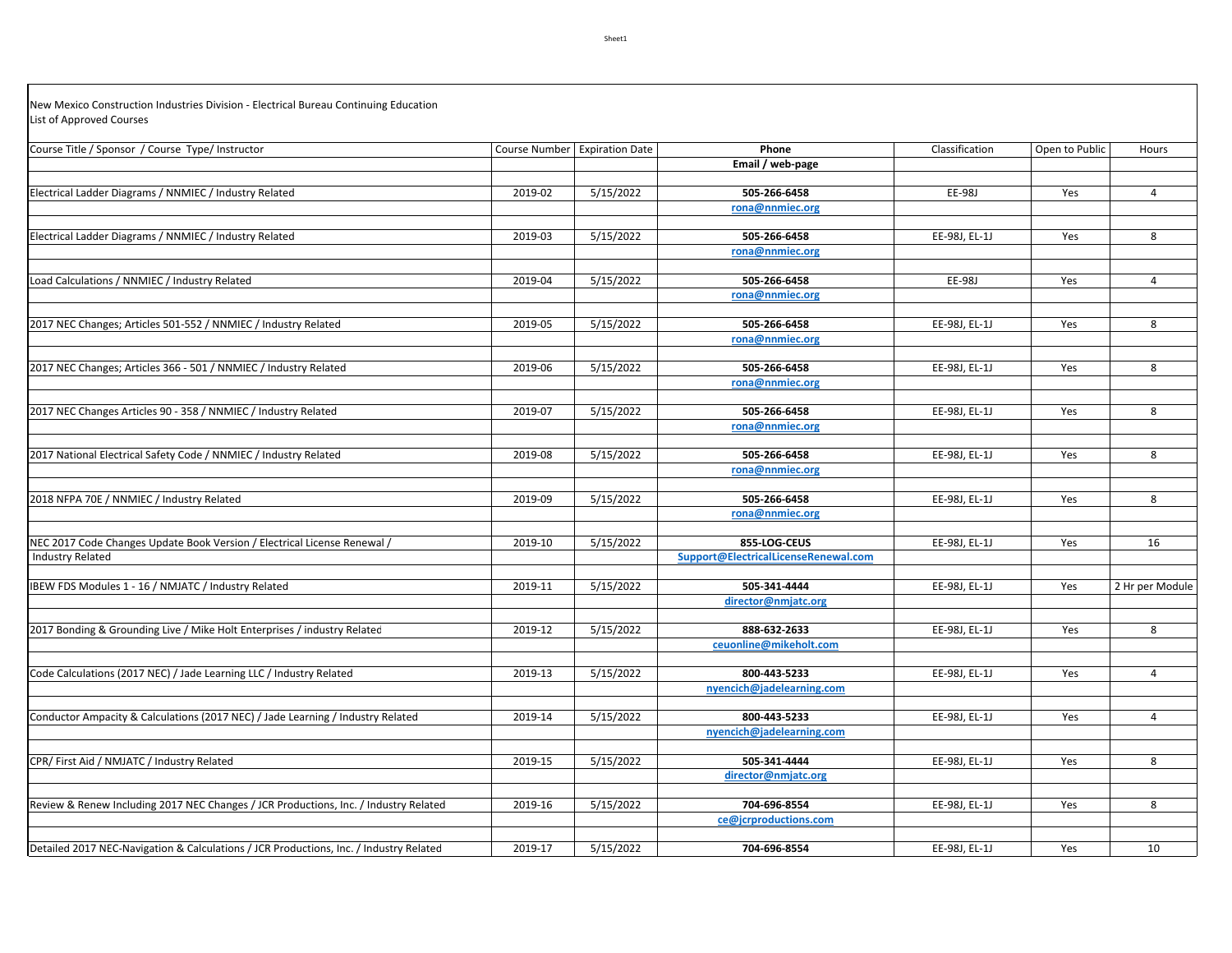|                                                                                       |         |            | ce@jcrproductions.com           |                            |     |                |
|---------------------------------------------------------------------------------------|---------|------------|---------------------------------|----------------------------|-----|----------------|
|                                                                                       |         |            |                                 |                            |     |                |
| Review & Renew Including 2017 NEC Changes / JCR Productions, Inc. / Industry Related  | 2019-18 | 5/15/2022  | 704-696-8554                    | EE-98J, EL-1J              | Yes | 8              |
|                                                                                       |         |            | ce@jcrproductions.com           |                            |     |                |
| Detailed NEC Workshop-Wiring Methods & General Code Applications /                    | 2019-19 | 5/15/2022  | 704-696-8554                    | EE-98J, EL-1J              | Yes | 8              |
| JCR Productions, Inc. / Industry Related                                              |         |            | ce@jcrproductions.com           |                            |     |                |
|                                                                                       |         |            |                                 |                            |     |                |
| ARTICLE 220 LOAD CALCULATIONS/ BlueVolt / Industry Related                            | 2019-20 | 7/17/2022  | 503-223-2583                    | EE-98J, EE-98              | Yes | 8              |
|                                                                                       |         |            | Julia.griffiths@bluevolt.com    |                            |     |                |
|                                                                                       |         |            |                                 |                            |     |                |
| ELECTRICAL FIRE ALRAMS SYSTEMS / RedVector.com, Inc. / Industry Related               | 2019-21 | 7/17/2022  | 866-546-1212x1220               | EE-98, EE98J               | Yes | $\mathbf{1}$   |
|                                                                                       |         |            | ellen.sakamoto@redvector.com    |                            |     |                |
| ELECTRIC POWER GENERATION WEBCAST / RedVector.com, Inc. / Industry Related            | 2019-22 | 7/17/2022  | 866-546-1212x1220               | EE-98, EE98J               | Yes | $\mathbf{1}$   |
|                                                                                       |         |            | ellen.sakamoto@redvector.com    |                            |     |                |
|                                                                                       |         |            |                                 |                            |     |                |
| POWER TRANSMISSION AND DISTRIBUTION WEBCAST /                                         | 2019-23 | 7/17/2022  | 866-546-1212x1220               | EE-98, EE98J               | Yes | $\mathbf{1}$   |
| RedVector.com, Inc. / Industry Related                                                |         |            | ellen.sakamoto@redvector.com    |                            |     |                |
|                                                                                       |         |            |                                 |                            |     |                |
| ELECTRIC POWER SUBSTATIONS WEBCAST /                                                  | 2019-24 | 7/17/2022  | 866-546-1212x1220               | EE-98, EE98J & EL-1, EL-1J | Yes | $\mathbf{1}$   |
| RedVector.com, Inc. / Industry Related                                                |         |            | ellen.sakamoto@redvector.com    |                            |     |                |
| <b>COMMERICAL APPLICATION TRANSFROMERS</b>                                            | 2019-25 | 7/17/2022  | 866-546-1212x1220               | EE-98, EE98J               | Yes | $\mathbf{1}$   |
| RedVector.com, Inc. / Industry Related                                                |         |            | ellen.sakamoto@redvector.com    |                            |     |                |
|                                                                                       |         |            |                                 |                            |     |                |
| PV Systems & 2017 NEC / Southwest technology Development Institute NMSU /             | 2019-26 | 9/18/2022  | 575-646-6105                    | EE-98J                     | Yes | 8              |
| <b>Industry Related</b>                                                               |         |            | jwiles@nmsu.edu                 |                            |     |                |
|                                                                                       |         |            |                                 |                            |     |                |
| Comprehensive NEC / NNMIEC / Indusry Related                                          | 2019-27 | 9/18/2022  | 505-266-6458                    | EE--98j                    | Yes | $\overline{4}$ |
|                                                                                       |         |            | rona@nnmiec.org                 |                            |     |                |
|                                                                                       |         |            |                                 |                            |     |                |
| NFPA 70E / NNMIEC / Industry Related                                                  | 2019-28 | 9/18/2022  | 505-266-6458                    | EE-98J/EL-1J               | Yes | $\overline{4}$ |
|                                                                                       |         |            | rona@nnmiec.org                 |                            |     |                |
| Electrical Calculations / NNMIEC / Industry Related                                   | 2019-29 | 9/18/2022  | 505-266-6458                    | EE-98J/EL-1J               | Yes | 4              |
|                                                                                       |         |            | rona@nnmiec.org                 |                            |     |                |
|                                                                                       |         |            |                                 |                            |     |                |
| OSHA Safety / NNMIEC / Industry                                                       | 2019-30 | 9/18/2022  | 505-266-6458                    | EE-98J/EL-1J               | Yes | $\overline{4}$ |
|                                                                                       |         |            | rona@nnmiec.org                 |                            |     |                |
|                                                                                       |         |            |                                 |                            |     |                |
| NESC 8 Hour Online Course / Global Safety Education, LLC / Industry Related           | 2019-31 | 9/18/2022  | 505-417-5597                    | EE-98J/EL-1J               | Yes | 8              |
|                                                                                       |         |            | renew@globalsafetyeducation.com |                            |     |                |
| Electrical Fire Alarm Systems (RV-10365)/ RedVector.com, Inc./ Industry Related       | 2019-32 | 11/20/2022 | 866-546-1212x1220               | EE-98J                     | Yes | $\mathbf{1}$   |
|                                                                                       |         |            | ellen.sakamoto@redvector.com    |                            |     |                |
|                                                                                       |         |            |                                 |                            |     |                |
| Electric Power Generation Webcast (RV-10466AW)/ RedVector.com, Inc./ Industry Related | 2019-33 | 11/20/2022 | 866-546-1212x1220               | EE-98J/EL-1J               | Yes | $\mathbf{1}$   |
|                                                                                       |         |            | ellen.sakamoto@redvector.com    |                            |     |                |
|                                                                                       |         |            |                                 |                            |     |                |
| Power Transmission and Distribution Webcast (RV-10468AW)/ RedVector.com, Inc./        | 2019-34 | 11/20/2022 | 866-546-1212x1220               | EE-98J/EL-1J               | Yes | $\mathbf{1}$   |
| <b>Industry Related</b>                                                               |         |            | ellen.sakamoto@redvector.com    |                            |     |                |
|                                                                                       |         |            |                                 |                            |     |                |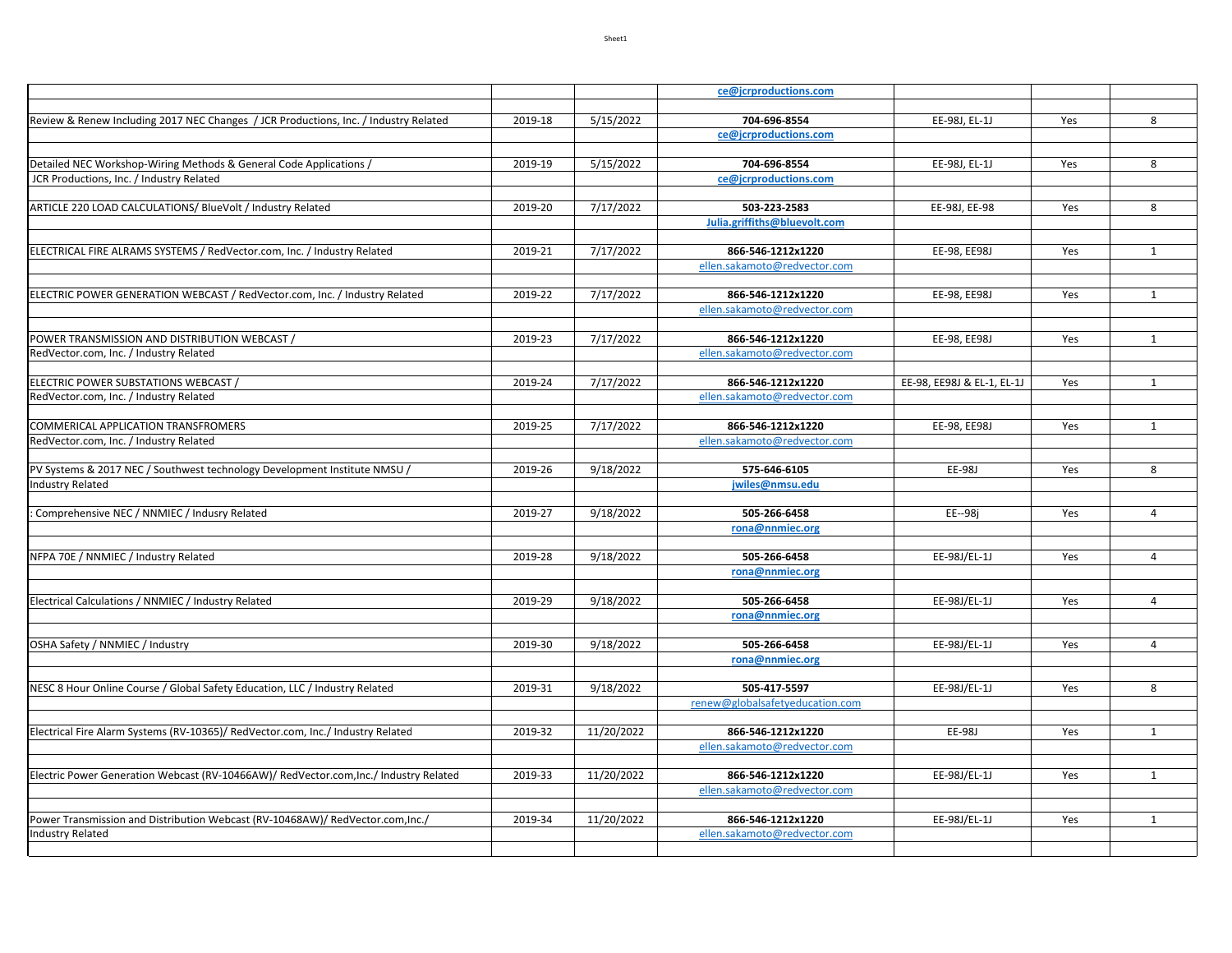| Electric Power Substations Webcast (RV-10470AW)/ RedVector.com, Inc./                     | 2019-35 | 11/20/2022 | 866-546-1212x1220                         | EE-98J/EL-1J  | Yes | $\mathbf{1}$   |
|-------------------------------------------------------------------------------------------|---------|------------|-------------------------------------------|---------------|-----|----------------|
| <b>Industry Related</b>                                                                   |         |            | ellen.sakamoto@redvector.com              |               |     |                |
|                                                                                           |         |            |                                           |               |     |                |
| Commercial Application Transformers Webcast (RV-10471AW)/ RedVector.com, Inc./            | 2019-36 | 11/20/2022 | 866-546-1212x1220                         | EE-98J/EL-1J  | Yes | $\mathbf{1}$   |
| <b>Industry Related</b>                                                                   |         |            | ellen.sakamoto@redvector.com              |               |     |                |
|                                                                                           | 2019-37 |            | 505-266-6458                              |               |     | 8              |
| Changes to the NEC 2020/ NNMIEC/ Industry Related                                         |         | 11/20/2022 | rona@nnmiec.org                           | EE-98J/EL-1J  | Yes |                |
|                                                                                           |         |            |                                           |               |     |                |
| Electrical Calculations/ NNMIEC/ Industry Related                                         | 2019-38 | 11/20/2022 | 505-266-6458                              | EE-98J/EL-1J  | Yes | $\overline{4}$ |
|                                                                                           |         |            | rona@nnmiec.org                           |               |     |                |
|                                                                                           |         |            |                                           |               |     |                |
| OSHA Safety/ NNMIEC/ Industry Related                                                     | 2019-39 | 11/20/2022 | 505-266-6458                              | EE-98J/EL-1J  | Yes | $\overline{4}$ |
|                                                                                           |         |            | rona@nnmiec.org                           |               |     |                |
|                                                                                           |         |            |                                           |               |     |                |
| Motors, Motor Circuits and Controllers/ NNMIEC/ Industry Related                          | 2019-40 | 11/20/2022 | 505-266-6458                              | EE-98J/EL-1J  | Yes | 4              |
|                                                                                           |         |            | rona@nnmiec.org                           |               |     |                |
| Transformers/ NNMIEC/ Industry Related                                                    | 2019-41 | 11/20/2022 | 505-266-6458                              | EE-98J/EL-1J  | Yes | $\overline{4}$ |
|                                                                                           |         |            | rona@nnmiec.org                           |               |     |                |
|                                                                                           |         |            |                                           |               |     |                |
| NFPA 70E/ NNMIEC/ Industry Related                                                        | 2019-42 | 11/20/2022 | 505-266-6458                              | EE-98J/EL-1J  | Yes | $\overline{4}$ |
|                                                                                           |         |            | rona@nnmiec.org                           |               |     |                |
|                                                                                           |         |            |                                           |               |     |                |
| Electrical Safety Awareness and Introduction to the Standard for Electrical Safety in the | 2019-43 | 11/20/2022 | 505-259-0163                              | EE-98J/EL-1J  | Yes | 8              |
| Workplace, NFPA 70E (Existing Course# 2018-48)/ C. Brian Drennen/ Industry Related        |         |            | rbarber@banddindustries.com               |               |     |                |
|                                                                                           |         |            |                                           |               |     |                |
| CPR/AED & First Aid/ National Safety Council/ Industry Related                            | 2019-44 | 11/20/2022 | 602-264-2394                              | EE-98J, EL-1J | No  | 8              |
|                                                                                           |         |            | Dtaube@acnsc.org                          |               |     |                |
|                                                                                           |         | 1/15/2023  |                                           |               |     | 8              |
| 2020 NEC Changes Part 1/ Jade Learning LLC/ Industry Related                              | 2020-01 |            | 800-443-5233<br>nyencich@jadelearning.com | EE-98J, EL-1J | Yes |                |
|                                                                                           |         |            |                                           |               |     |                |
| 2020 NEC Changes Part 2/ Jade Learning LLC/ Industry Related                              | 2020-02 | 1/15/2023  | 800-443-5233                              | EE-98J, EL-1J | Yes | 8              |
|                                                                                           |         |            | nyencich@jadelearning.com                 |               |     |                |
|                                                                                           |         |            |                                           |               |     |                |
| Cost Estimating for Electrical Project/ Jade Learning LLC/ Industry Related               | 2020-03 | 1/15/2023  | 800-443-5233                              | EE-98J, EL-1J | Yes | $\overline{4}$ |
|                                                                                           |         |            | nyencich@jadelearning.com                 |               |     |                |
|                                                                                           |         |            |                                           |               |     |                |
| Article 517 Health Care Facilities/ Pellco CEU/ Industry Related                          | 2020-04 | 1/15/2023  | 509-954-0830                              | EE-98J        | Yes | $\overline{4}$ |
|                                                                                           |         |            | mike@pellcoceu.com                        |               |     |                |
|                                                                                           | 2020-05 |            | 509-954-0830                              | EE-98J        | Yes | $\overline{4}$ |
| Article 680 & 682 - Pools & Bodies of Water/ Pellco CEU/ Industry Related                 |         | 1/15/2023  | mike@pellcoceu.com                        |               |     |                |
|                                                                                           |         |            |                                           |               |     |                |
| Ohm's Law Refresher/ Pellco CEU/ Industry Related                                         | 2020-06 | 1/15/2023  | 509-954-0830                              | EE-98J        | Yes | $\overline{4}$ |
|                                                                                           |         |            | mike@pellcoceu.com                        |               |     |                |
|                                                                                           |         |            |                                           |               |     |                |
| NFPA 70E Review/ Pellco CEU/ Industry Related                                             | 2020-07 | 1/15/2023  | 509-954-0830                              | EE-98J, EL-1J | Yes | $\overline{4}$ |
|                                                                                           |         |            | mike@pellcoceu.com                        |               |     |                |
|                                                                                           |         |            |                                           |               |     |                |
| Article 690 & 692 - Photovoltaic Systems/ Pellco CEU/ Industry Related                    | 2020-08 | 1/15/2023  | 509-954-0830                              | EE-98J        | Yes | $\overline{4}$ |
|                                                                                           |         |            | mike@pellcoceu.com                        |               |     |                |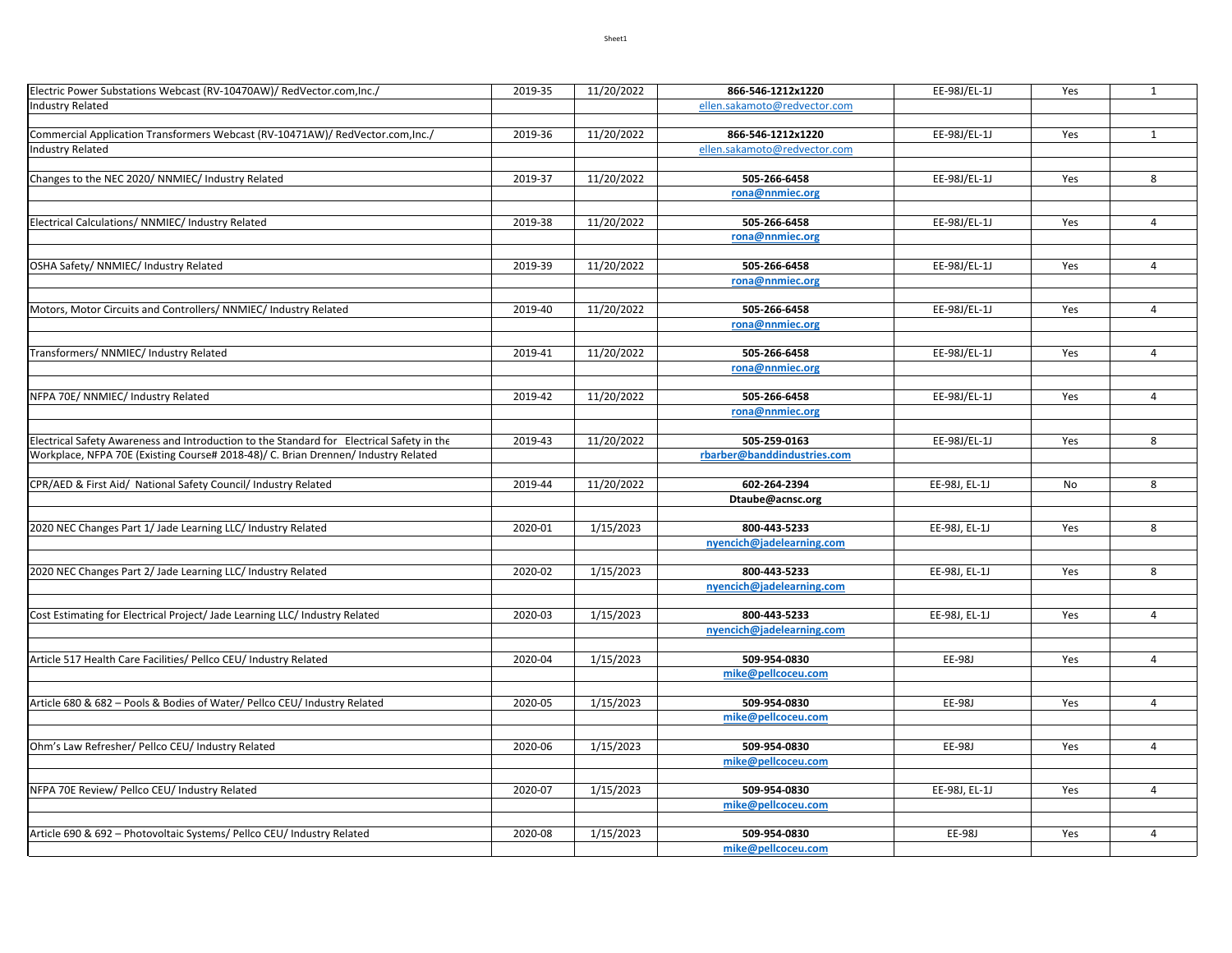| Article 250 Grounding & Bonding/ Pellco CEU/ Industry Related                                                   | 2020-09 | 1/15/2023 | 509-954-0830                         | EE-98J        | Yes | $\overline{4}$ |
|-----------------------------------------------------------------------------------------------------------------|---------|-----------|--------------------------------------|---------------|-----|----------------|
|                                                                                                                 |         |           | mike@pellcoceu.com                   |               |     |                |
|                                                                                                                 |         |           |                                      |               |     |                |
| 2020 NEC Code Change Definitions/ Pellco CEU/ Industry Related                                                  | 2020-10 | 1/15/2023 | 509-954-0830                         | EE-98J, EL-1J | Yes | $\overline{4}$ |
|                                                                                                                 |         |           | mike@pellcoceu.com                   |               |     |                |
| 2020 NEC Code Changes/ Pellco CEU/ Industry Related                                                             | 2020-11 | 1/15/2023 | 509-954-0830                         | EE-98J, EL-1J |     | 8              |
|                                                                                                                 |         |           | mike@pellcoceu.com                   |               | Yes |                |
|                                                                                                                 |         |           |                                      |               |     |                |
| NEC 2020 Code Changes Update - Internet Version/ Electrical License Renewal/                                    | 2020-12 | 1/15/2023 | 855-LOG-CEUS                         | EE-98J, EL-1J | Yes | 16             |
| <b>Industry Related</b>                                                                                         |         |           | Support@electricallicenserenewal.com |               |     |                |
|                                                                                                                 |         |           |                                      |               |     |                |
| NEC 2020 Code Changes Update - Home Study Version/ Electrical License Renewal/                                  | 2020-13 | 1/15/2023 | 855-LOG-CEUS                         | EE-98J, EL-1J | Yes | 16             |
| <b>Industry Related</b>                                                                                         |         |           | Support@electricallicenserenewal.com |               |     |                |
|                                                                                                                 |         |           |                                      |               |     |                |
| NEC 2020 Code Update - Interstates Construction Services/ Industry Related                                      | 2020-14 | 5/20/2023 | 712-722-1662 Ext 2562                | EE-98J, EL-1J | Yes | 8              |
|                                                                                                                 |         |           | lowell.reith@interstaes.com          |               |     |                |
|                                                                                                                 |         |           |                                      |               |     |                |
| Stallcups's Illustrated Code Changes - 2020 - Grayboy, Inc., / Industry Related                                 | 2020-15 | 5/20/2023 | 817-581-2206                         | EE-98J, EL-1J | No  | 8              |
|                                                                                                                 |         |           | graboy02@aol.com                     |               |     |                |
| 2020 NEC Changes Part 1, Articles 90-314 Online Course - Mike Holt Industries, Inc./                            | 2020-16 | 5/20/2023 | 888-632-2633                         | EE-98J, EL-1J | Yes | 8              |
| <b>Industry Related</b>                                                                                         |         |           | ceuonline@mikeholt.com               |               |     |                |
|                                                                                                                 |         |           |                                      |               |     |                |
| 2020 NEC Changes Part 2, Articles 400-805 Online Course - Mike Holt Industries, Inc./                           | 2020-17 | 5/20/2023 | 888-632-2633                         | EE-98J, EL-1J | Yes | 8              |
| <b>Industry Related</b>                                                                                         |         |           | ceuonline@mikeholt.com               |               |     |                |
|                                                                                                                 |         |           |                                      |               |     |                |
| Overview of the 2020 NEC Changes Online Course - Mike Holt Industries, Inc./                                    | 2020-18 | 5/20/2023 | 888-632-2633                         | EE-98J, EL-1J | Yes | 8              |
| <b>Industry Related</b>                                                                                         |         |           | ceuonline@mikeholt.com               |               |     |                |
|                                                                                                                 |         |           |                                      |               |     |                |
| 2020 Bonding and Grounding Online Course - Mike Holt Industries, Inc./ Industry Related                         | 2020-19 | 5/20/2023 | 888-632-2633                         | EE-98J, EL-1J | Yes | 8              |
|                                                                                                                 |         |           | ceuonline@mikeholt.com               |               |     |                |
|                                                                                                                 |         |           | 888-632-2633                         |               |     | 8              |
| 2017 NEC Changes Part 1, Articles 90-455 Online Course - Mike Holt Industries, Inc./<br><b>Industry Related</b> | 2020-20 | 5/20/2023 | ceuonline@mikeholt.com               | EE-98J, EL-1J | Yes |                |
|                                                                                                                 |         |           |                                      |               |     |                |
| 2017 NEC Changes Part 2, Articles 500-820 Online Course - Mike Holt Industries, Inc./                           | 2020-21 | 5/20/2023 | 888-632-2633                         | EE-98J, EL-1J | Yes | 8              |
| <b>Industry Related</b>                                                                                         |         |           | ceuonline@mikeholt.com               |               |     |                |
|                                                                                                                 |         |           |                                      |               |     |                |
| 2017 NEC Changes Review, Articles 90-820 Online Course - Mike Holt Industries, Inc./                            | 2020-22 | 5/20/2023 | 888-632-2633                         | EE-98J, EL-1J | Yes | 8              |
| <b>Industry Related</b>                                                                                         |         |           | ceuonline@mikeholt.com               |               |     |                |
|                                                                                                                 |         |           |                                      |               |     |                |
| 2020 NEC Changes & Electrical Safety Live Seminar - Mike Holt Industries, Inc./                                 | 2020-23 | 5/20/2023 | 888-632-2633                         | EE-98J, EL-1J | Yes | 8              |
| <b>Industry Related</b>                                                                                         |         |           | ceuonline@mikeholt.com               |               |     |                |
|                                                                                                                 |         |           | 888-632-2633                         |               |     |                |
| Understanding Low Voltage Systems & Electrical Safety Live Seminar - Mike Holt<br>Industries/ Industry Related  | 2020-24 | 5/20/2023 | ceuonline@mikeholt.com               | EE-98J, EL-1J | Yes | 8              |
|                                                                                                                 |         |           |                                      |               |     |                |
| Photovoltaic Systems - NNMIEC/ Industry Related                                                                 | 2020-25 | 5/20/2023 | 505-266-6458                         | EE-98J, EL-1J | Yes | $\overline{4}$ |
|                                                                                                                 |         |           | rona@nnmiec.org                      |               |     |                |
|                                                                                                                 |         |           |                                      |               |     |                |
| Grounding & Bonding - NNMIEC/ Industry Related                                                                  | 2020-26 | 5/20/2023 | 505-266-6458                         | EE-98J. EL-1J | Yes | 4              |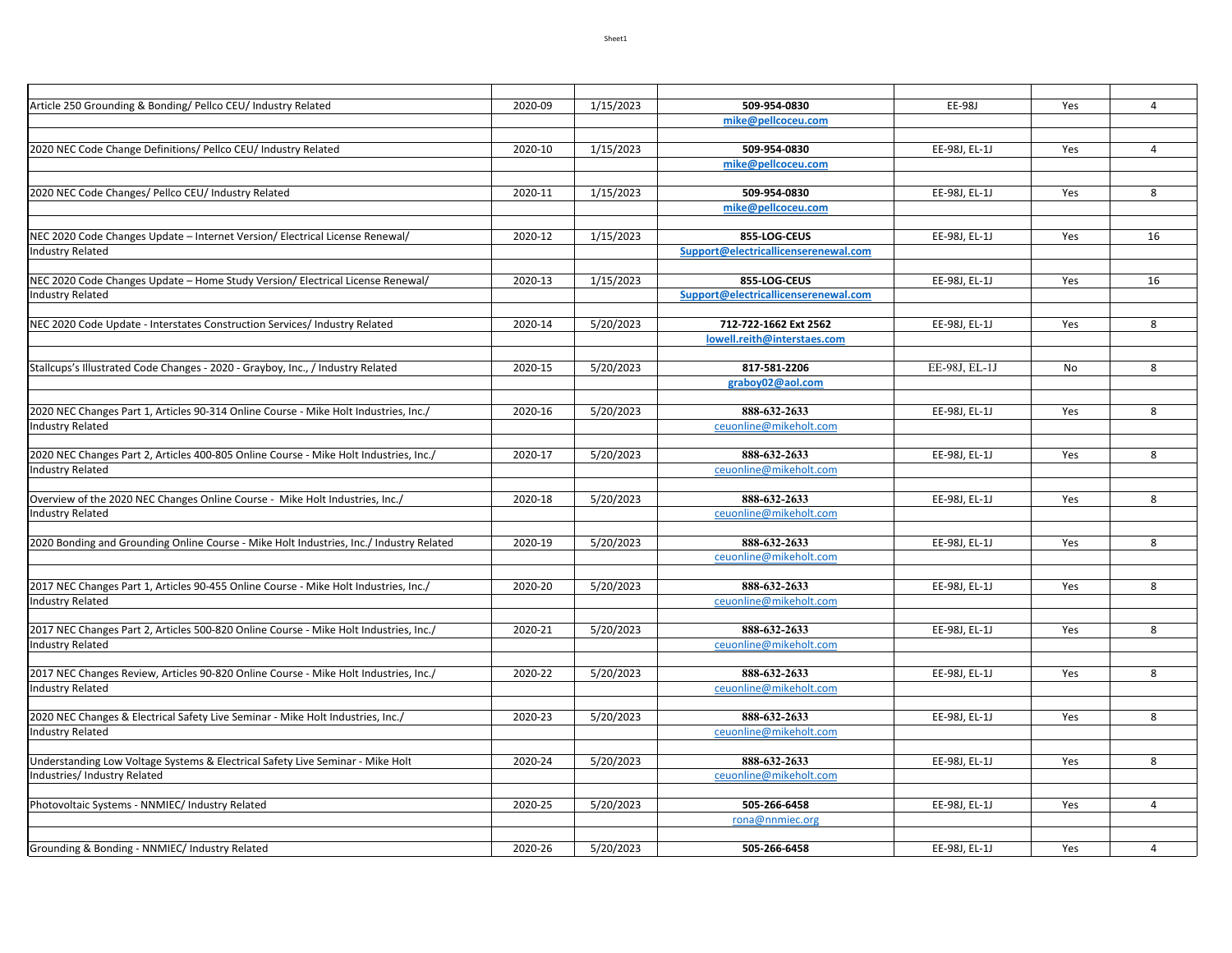|                                                                                       |         |           | rona@nnmiec.org                      |               |     |                |
|---------------------------------------------------------------------------------------|---------|-----------|--------------------------------------|---------------|-----|----------------|
|                                                                                       |         |           |                                      |               |     |                |
| New Mexico Electrical Code - NNMIEC/ Industry Related                                 | 2020-27 | 5/20/2023 | 505-266-6458                         | EE-98J, EL-1J | Yes | $\overline{4}$ |
|                                                                                       |         |           | rona@nnmiec.org                      |               |     |                |
| 2020 NEC Changes 90 - 314 - NNMIEC/ Industry Related                                  | 2020-28 | 5/20/2023 | 505-266-6458                         | EE-98J, EL-1J | Yes | 8              |
|                                                                                       |         |           | rona@nnmiec.org                      |               |     |                |
|                                                                                       |         |           |                                      |               |     |                |
| 2021 NEC Changes 320-501 - NNMIEC/ Industry Related                                   | 2020-29 | 5/20/2023 | 505-266-6458                         | EE-98J, EL-1J | Yes | 8              |
|                                                                                       |         |           | rona@nnmiec.org                      |               |     |                |
|                                                                                       |         |           |                                      |               |     |                |
| 2020 NEC Changes 502-680 - NNMIEC/ Industry Related                                   | 2020-30 | 5/20/2023 | 505-266-6458                         | EE-98J, EL-1J | Yes | 8              |
|                                                                                       |         |           | rona@nnmiec.org                      |               |     |                |
| 2020 National Electrical Code - TPC Training/ Industry Related                        | 2020-31 | 5/20/2023 | 303-531-4560                         | EE-98J, EL-1J | Yes | 16             |
|                                                                                       |         |           | ce@tpctraining.com                   |               |     |                |
|                                                                                       |         |           |                                      |               |     |                |
| NFPA 70E Electrical CEU Training Course - Dixie Electric/ Expanse Electrical Co.      | 2020-32 | 5/20/2023 | 432-634-0268                         | EE-98J, EL-1J | No  | 16             |
| Learning Center/ Insdutry Related                                                     |         |           | adam.bell@expanseelectrical.com      |               |     |                |
|                                                                                       |         |           |                                      |               |     |                |
| New Mexico 8 Hour 2017 NEC Review Chapters 4 & 6 - At Your Pace Online/               | 2020-33 | 5/20/2023 | 877-724-6150                         | EE-98J, EL-1J | Yes | 8              |
| ndustry Related                                                                       |         |           | programs@atyourpaceonline.com        |               |     |                |
| New Mexico 8 Hour 2017 NEC Review Chapters 1, 3, and 7 - At Your Pace Online/         | 2020-34 | 5/20/2023 | 877-724-6150                         | EE-98J, EL-1J | Yes | 8              |
| ndustry Related                                                                       |         |           | programs@atyourpaceonline.com        |               |     |                |
|                                                                                       |         |           |                                      |               |     |                |
| New Mexico 4 Hour 2017 NEC Review Chapters 4, 8, & 9 - At Your Pace Online/           | 2020-35 | 5/20/2023 | 877-724-6150                         | EE-98J, EL-1J | Yes | $\overline{4}$ |
| ndustry Related                                                                       |         |           | programs@atyourpaceonline.com        |               |     |                |
|                                                                                       |         |           |                                      |               |     |                |
| New Mexico 4 Hour 2017 NEC Review Chapter 3 & 7 - At Your Pace Online/                | 2020-36 | 5/20/2023 | 877-724-6150                         | EE-98J, EL-1J | Yes | $\overline{4}$ |
| ndustry Related                                                                       |         |           | programs@atyourpaceonline.com        |               |     |                |
| New Mexico 4 Hour 2017 NEC Review Chapters 1 & 2 - At Your Pace Online/               | 2020-37 | 5/20/2023 | 877-724-6150                         | EE-98J, EL-1J | Yes | $\overline{4}$ |
| ndustry Related                                                                       |         |           | programs@atyourpaceonline.com        |               |     |                |
|                                                                                       |         |           |                                      |               |     |                |
| New Mexico 4 Hour 2017 NEC Review Chapter 5 - At Your Pace Online/ Industry Related   | 2020-38 | 5/20/2023 | 877-724-6150                         | EE-98J, EL-1J | Yes | $\overline{4}$ |
|                                                                                       |         |           | programs@atyourpaceonline.com        |               |     |                |
|                                                                                       |         |           |                                      |               |     |                |
| New Mexico 16 Hour 2017 NEC Review Chapters 1-5 & 7 - At Your Pace Online/            | 2020-39 | 5/20/2023 | 877-724-6150                         | EE-98J, EL-1J | Yes | 16             |
| ndustry Related                                                                       |         |           | programs@atyourpaceonline.com        |               |     |                |
| ockout/Tagout 4 Hour Course - Global Safety Education/ Industry Related               | 2020-40 | 5/20/2023 | 505-417-5597                         | EE-98J, EL-1J | Yes | $\overline{4}$ |
|                                                                                       |         |           | renew@globalsafetyeducation.com      |               |     |                |
|                                                                                       |         |           |                                      |               |     |                |
| NM 8 HR 2020 NEC Code Changes Part 1 - All Star Training, Inc./ Industry Related      | 2020-41 | 5/20/2023 | 817-366-4505                         | EE-98J, EL-1J | Yes | 8              |
|                                                                                       |         |           | Admin@AllstarCE.com                  |               |     |                |
|                                                                                       |         |           |                                      |               |     |                |
| NM 8 HR 2020 NEC Code Changes Part 2 - All Star Training, Inc./ Industry Related      | 2020-42 | 5/20/2023 | 817-366-4505                         | EE-98J, EL-1J | Yes | 8              |
|                                                                                       |         |           | Admin@AllstarCE.com                  |               |     |                |
| NEC 2020 Code Changes Update - 8 Hours - Electrical License Renewal/ Industry Related | 2020-43 | 5/20/2023 | 855-LOG-CEUS                         | EE-98J, EL-1J | Yes | 8              |
|                                                                                       |         |           | Support@ElectricalLicenseRenewal.com |               |     |                |
|                                                                                       |         |           |                                      |               |     |                |
|                                                                                       |         |           |                                      |               |     |                |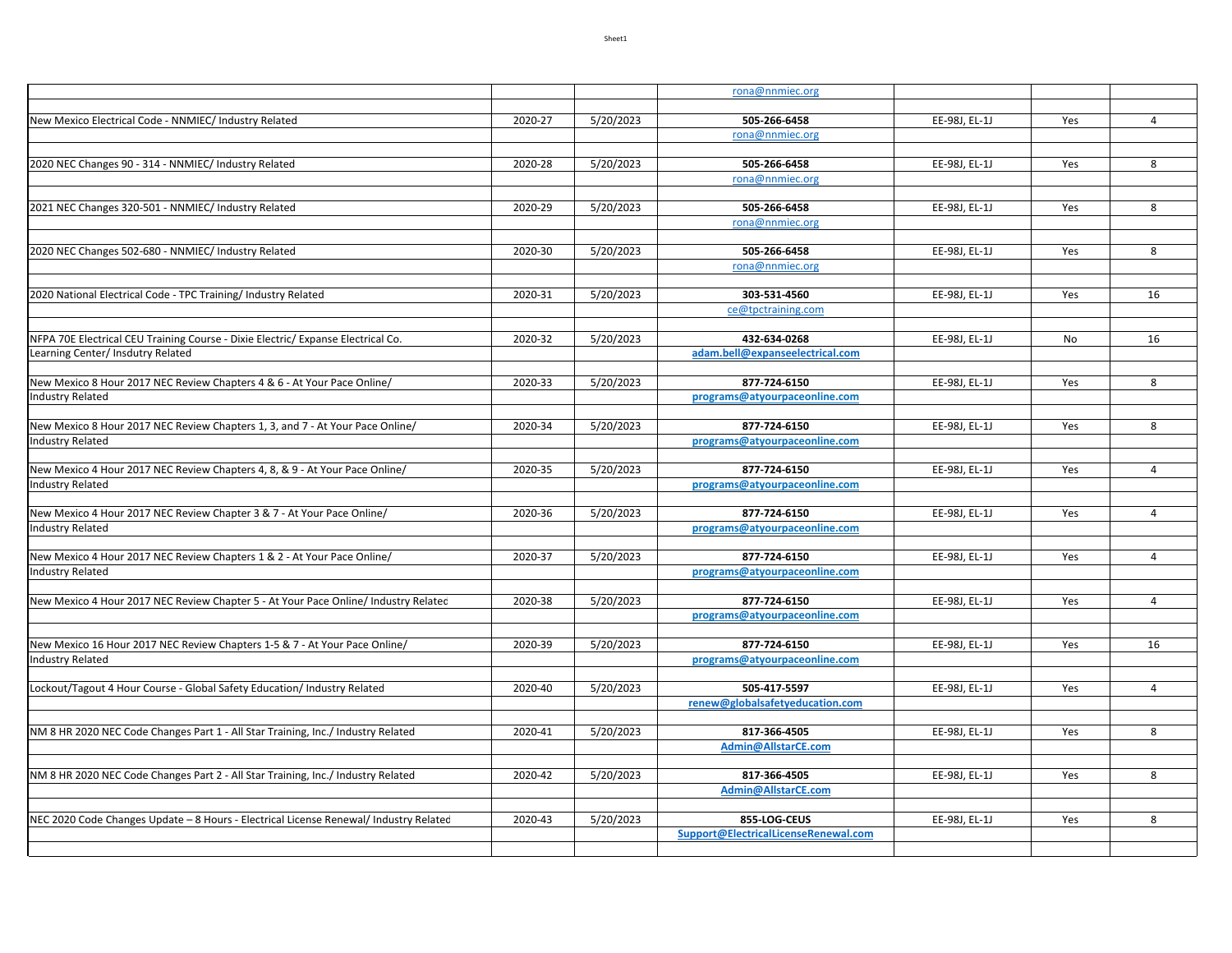| Significant Changes to 2020 NEC - NMJATC/ Industry Related                 | 2020-44 | 5/20/2023 | 505-341-4444                      | EE-98J, EL-1J | Yes | 8              |
|----------------------------------------------------------------------------|---------|-----------|-----------------------------------|---------------|-----|----------------|
|                                                                            |         |           | bobby@nmjatc.org                  |               |     |                |
|                                                                            |         |           |                                   |               |     |                |
| 2020 NEC Code Changes - Reliance Electric, Inc/ Industry Related           | 2020-45 | 5/20/2023 | 435-874-1250                      | EE-98J, EL-1J | No  | 16             |
|                                                                            |         |           | galilee.bistline@relianceteam.com |               |     |                |
| 2020 NEC Updates Part 1/ Home Prep/ Industry Related                       | 2020-46 | 7/15/2023 | 800-952-0910                      | EE-98J, EL-1J | Yes | 8              |
|                                                                            |         |           | info@athomeprep.com               |               |     |                |
|                                                                            |         |           |                                   |               |     |                |
| 2020 NEC Updates Part 2/ Home Prep/ Industry Related                       | 2020-47 | 7/15/2023 | 800-952-0910                      | EE-98J, EL-1J | Yes | 8              |
|                                                                            |         |           | info@athomeprep.com               |               |     |                |
|                                                                            |         |           |                                   |               |     |                |
| Overcurrent Protection (2020 NEC)/ Jade Learning/ Industry Related         | 2020-48 | 7/15/2023 | 800-443-5233                      | EE-98J, EL-1J | Yes | $\overline{4}$ |
|                                                                            |         |           | nyencich@jadelearning.com         |               |     |                |
|                                                                            |         |           |                                   |               |     |                |
| Residential Wiring (2020 NEC)/ Jade Learning/ Industry Related             | 2020-49 | 7/15/2023 | 800-443-5233                      | EE-98J        | Yes | 8              |
|                                                                            |         |           | nyencich@jadelearning.com         |               |     |                |
| Commercial & Industrial Wiring (2020 NEC)/ Jade Learning/ Industry Related | 2020-50 | 7/15/2023 | 800-443-5233                      | EE-98J        | Yes | 8              |
|                                                                            |         |           | nyencich@jadelearning.com         |               |     |                |
|                                                                            |         |           |                                   |               |     |                |
| New Mexico Electrical Code/ NNMIEC/ Industry Related                       | 2020-51 | 7/15/2023 | 505-266-6458                      | EE-98J EL-1J  | Yes | $\overline{4}$ |
|                                                                            |         |           | rona@nnmiec.org                   |               |     |                |
|                                                                            |         |           |                                   |               |     |                |
| Photovoltaic Systems/ NNMIEC/ Industry Related                             | 2020-52 | 7/15/2023 | 505-266-6458                      | EE-98J        | Yes | $\overline{4}$ |
|                                                                            |         |           | rona@nnmiec.org                   |               |     |                |
|                                                                            |         |           |                                   |               |     |                |
| Grounding & Bonding/ NNMIEC/ Industry Related                              | 2020-53 | 7/15/2023 | 505-266-6458                      | EE-98J, EL-1J | Yes | 4              |
|                                                                            |         |           | rona@nnmiec.org                   |               |     |                |
| NEC Analysis of Changes/ M.R. Hilbert Electrical Training                  | 2020-54 | 7/15/2023 | 603-393-9737                      | EE-98J, EL-1J | Yes | 8-15hrs        |
|                                                                            |         |           | mhilbert@mrhilbert.net            |               |     |                |
|                                                                            |         |           |                                   |               |     |                |
| Installing Services (2020 NEC)/ Jade Learning/ Industry Related            | 2020-55 | 7/15/2023 | 800-443-5233                      | EE-98J, EL-1J | Yes | 4              |
|                                                                            |         |           | nyencich@jadelearning.com         |               |     |                |
|                                                                            |         |           |                                   |               |     |                |
| 2020 NEC Code Change - Part 1/ BlueVolt/                                   | 2020-56 | 9/16/2023 | 503-223-2583                      | EE-98J, EL-1J | Yes | 8              |
| Industry Related/ Palmer Hickman                                           |         |           | julia.griffiths@bluevolt.com      |               |     |                |
|                                                                            |         |           |                                   |               |     |                |
| 2020 NEC Code Change - Part 2/ BlueVolt/                                   | 2020-57 | 9/16/2023 | 503-223-2583                      | EE-98J, EL-1J | Yes | 8              |
| Industry Related/ Palmer Hickman                                           |         |           | julia.griffiths@bluevolt.com      |               |     |                |
| NEC 2020 Code Changes - Grounding and Bonding/                             | 2020-58 | 9/16/2023 | 719-488-2632                      | EE-98J, EL-1J | Yes | 8              |
| Bobo Technologies/ Industry Related/ Larry D Bobo                          |         |           | krista@bobotechnologies.com       |               |     |                |
|                                                                            |         |           |                                   |               |     |                |
| NEC 2020 - Theory and Calculations/ Bobo Technologies/                     | 2020-59 | 9/16/2023 | 719-488-2632                      | EE-98J, EL-1J | Yes | 8              |
| Industry Related/ Larry D Bobo                                             |         |           | krista@bobotechnologies.com       |               |     |                |
|                                                                            |         |           |                                   |               |     |                |
| NEC 2020 - Wiring Methods/ Bobo Technologies/                              | 2020-60 | 9/16/2023 | 719-488-2632                      | EE-98J        | Yes | 8              |
| Industry Related/ Larry D Bobo                                             |         |           | krista@bobotechnologies.com       |               |     |                |
|                                                                            |         |           |                                   |               |     |                |
| 2017 NEC Code Changes/ S E Technical Services, LLC/                        | 2020-61 | 9/16/2023 | 505-200-2544                      | EE-98J, EL-1J | Yes | 8              |
| Industry Related/ John C Gonvernale                                        |         |           | turnthelightson2@gmail.com        |               |     |                |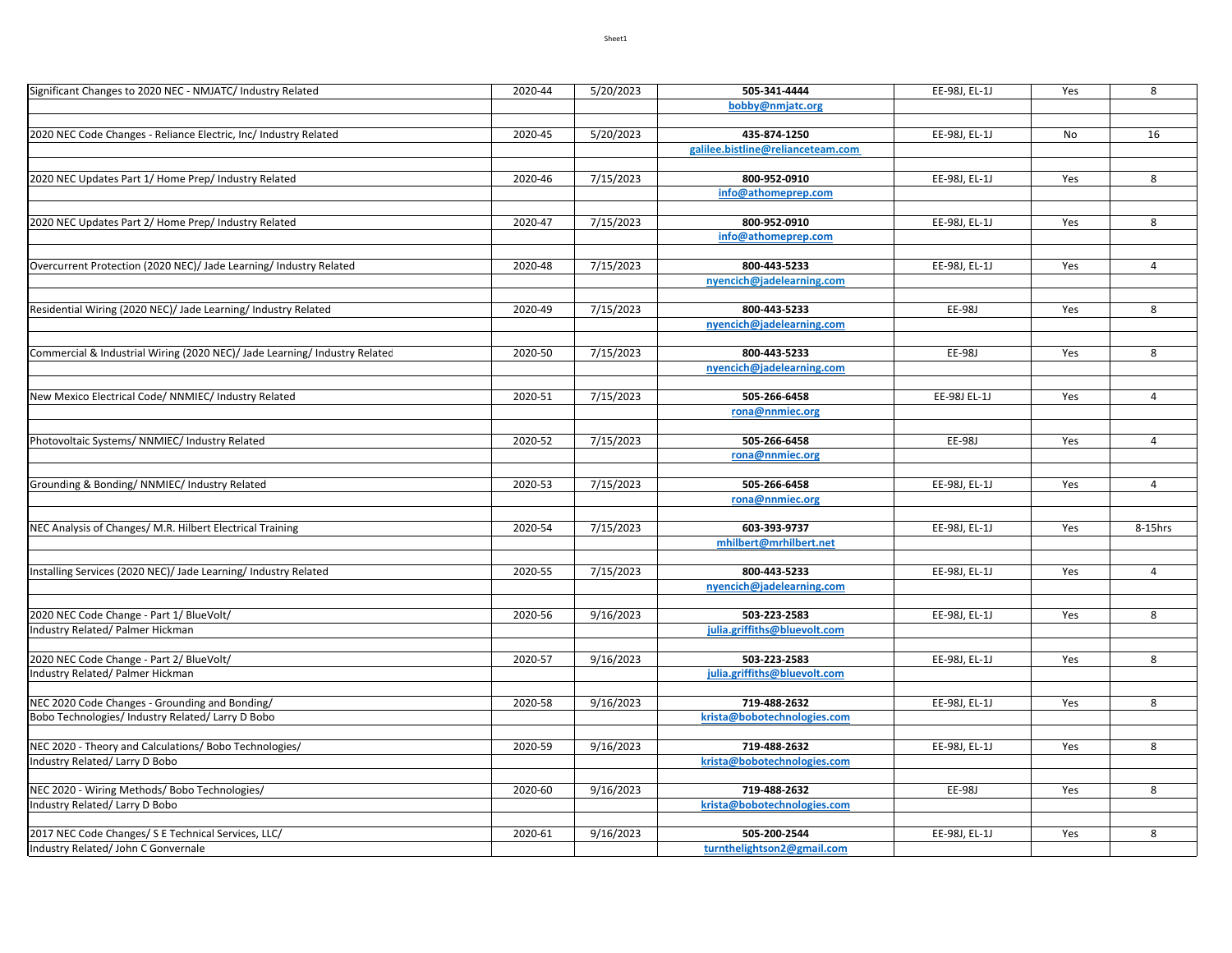| Intro to the 2017 NEC/ National Code Seminars/                                        | 2020-62 | 9/16/2023 | 205-567-2735                                                | EE-98J, EL-1J | Yes | 16             |
|---------------------------------------------------------------------------------------|---------|-----------|-------------------------------------------------------------|---------------|-----|----------------|
| Industry Related/ Steven J. Owen                                                      |         |           | necexpert@aol.com                                           |               |     |                |
|                                                                                       |         |           |                                                             |               |     |                |
| Equipment Grounding and Bonding (2020 NEC)/                                           | 2020-63 | 9/16/2023 | 800-443-5233                                                | EE-98J, EL-1J | Yes | $\overline{4}$ |
| Jade Learning, LLC/ Industry Related/ Jerry Durham                                    |         |           | nyencich@jadelearning.com                                   |               |     |                |
|                                                                                       |         |           |                                                             |               |     |                |
| Installation Checklist (2020 NEC)/ Jade Learning, LLC/                                | 2020-64 | 9/16/2023 | 800-443-5233                                                | EE-98J        | Yes | $\overline{4}$ |
| Industry Related/ Jerry Durham                                                        |         |           | nyencich@jadelearning.com                                   |               |     |                |
| Introduction to Role of Foreman/ Jade Learning, LLC/                                  | 2020-65 | 9/16/2023 | 800-443-5233                                                | EE-98J, EL-1J | Yes | $\overline{4}$ |
| Industry Related/ Jerry Durham                                                        |         |           | nyencich@jadelearning.com                                   |               |     |                |
|                                                                                       |         |           |                                                             |               |     |                |
| Remote-Control, Signaling, and Power-Limited Conductors/                              | 2020-66 | 9/16/2023 | 800-443-5233                                                | EE-98J        | Yes | $\overline{4}$ |
| Jade Lerning, LLC/ Industry Related/ Jerry Durham                                     |         |           | nyencich@jadelearning.com                                   |               |     |                |
|                                                                                       |         |           |                                                             |               |     |                |
| System Grounding and Bonding (2020 NEC)/                                              | 2020-67 | 9/16/2023 | 800-443-5233                                                | EE-98J-EL-1J  | Yes | $\overline{4}$ |
| Jade Learning, LLC/ Industry Related/ Jerry Durham                                    |         |           | nyencich@jadelearning.com                                   |               |     |                |
|                                                                                       |         |           |                                                             |               |     |                |
| 2017 NEC Changes: Special Equipment (RV-11114)/                                       | 2020-68 | 9/16/2023 | 866-546-1212 x1220                                          | EE-98J,       | Yes | $\mathbf{1}$   |
| Vector Solutions/ Industry Related/ Vincent Della Croce                               |         |           | vsaaccreditations@vectorsolutions.com                       |               |     |                |
|                                                                                       |         |           |                                                             |               |     |                |
| 2017 NEC Changes: A New Process and Five New Articles (RV-11104)/                     | 2020-69 | 9/16/2023 | 866-546-1212 x1220                                          | EE-98J        | Yes | $\mathbf{1}$   |
| Vector Solutions/ Industry Related/ Vince Della Croce                                 |         |           | vsaaccreditations@vectorsolutions.com                       |               |     |                |
|                                                                                       |         |           |                                                             |               |     |                |
| 2017 NEC Changes: General Requirements (RV-11105)/                                    | 2020-70 | 9/16/2023 | 866-546-1212 x1220                                          | EE-98J        | Yes | $\mathbf{1}$   |
| Vector Solutions/ Industry Related/ Vince Della Croce                                 |         |           | vsaaccreditations@vectorsolutions.com                       |               |     |                |
|                                                                                       |         |           |                                                             |               |     |                |
| Microgrid Essentials (RV-10982)/ Vector Solutions/ Industry Related/<br>John Peterson | 2020-71 | 9/16/2023 | 866-546-1212 x1220<br>vsaaccreditations@vectorsolutions.com | EE-98J        | Yes | $\mathbf{1}$   |
|                                                                                       |         |           |                                                             |               |     |                |
| Uninteruptible Power Supply (UPS System Efficiency (RV-10983)/                        | 2020-72 | 9/16/2023 | 866-546-1212 x1220                                          | EE-98J        | Yes | $\mathbf{1}$   |
| Vector Solutions/ Industry Related/ John Peterson                                     |         |           | vsaaccreditations@vectorsolutions.com                       |               |     |                |
|                                                                                       |         |           |                                                             |               |     |                |
| Building Systems for Designers - Electrical Appliances and                            | 2020-73 | 9/16/2023 | 866-546-1212 x1220                                          | EE-98J        | Yes | $\mathbf{1}$   |
| Communication Equipment (RV-10418)/ Vector Solutions/                                 |         |           | vsaaccreditations@vectorsolutions.com                       |               |     |                |
| Industry Related/ Corky Binggeli                                                      |         |           |                                                             |               |     |                |
|                                                                                       |         |           |                                                             |               |     |                |
| Electrical General Requiements (RV-11081)/ Vector Solutions/                          | 2020-74 | 9/16/2023 | 866-546-1212 x1220                                          | EE-98J        | Yes | $\mathbf{1}$   |
| Industry Related/Timothy Townsend Smith                                               |         |           | vsaaccreditations@vectorsolutions.com                       |               |     |                |
|                                                                                       |         |           |                                                             |               |     |                |
| Electrical Wiring Methods (RVI-11082)/ Vector Solutions/                              | 2020-75 | 9/16/2023 | 866-546-1212 x1220                                          | EE-98J        | Yes | $\overline{2}$ |
| Industry Related/Timothy Townsend Smith                                               |         |           | vsaaccreditations@vectorsolutions.com                       |               |     |                |
|                                                                                       |         |           |                                                             |               |     |                |
| 2017 NEC Changes: Branch Circuit, Feeder and Services (RV-11106)/                     | 2020-76 | 9/16/2023 | 866-546-1212 x1220                                          | EE-98J        | Yes | $\overline{2}$ |
| Vector Solutions/ Industry Related/ Ryan Jackson                                      |         |           | vsaaccreditations@vectorsolutions.com                       |               |     |                |
| 2017 NEC Changes: Overcurrent Protection and Grounding &                              | 2020-77 | 9/16/2023 | 866-546-1212 x1220                                          | EE-98J, EL-1J | Yes | $\mathbf{1}$   |
| Bonding (RV-11107)/ Vector Solutions/ Industry Related/                               |         |           | vsaaccreditations@vectorsolutions.com                       |               |     |                |
| Ryan Jackson                                                                          |         |           |                                                             |               |     |                |
|                                                                                       |         |           |                                                             |               |     |                |
| 2017 NEC Changes: Enclosure Boxes (RV-11108) Vector Solutions/                        | 2020-78 | 9/16/2023 | 866-546-1212 x1220                                          | EE-98J        | Yes | $\mathbf{1}$   |
| Industry Related/ Ryan Jackson                                                        |         |           | vsaaccreditations@vectorsolutions.com                       |               |     |                |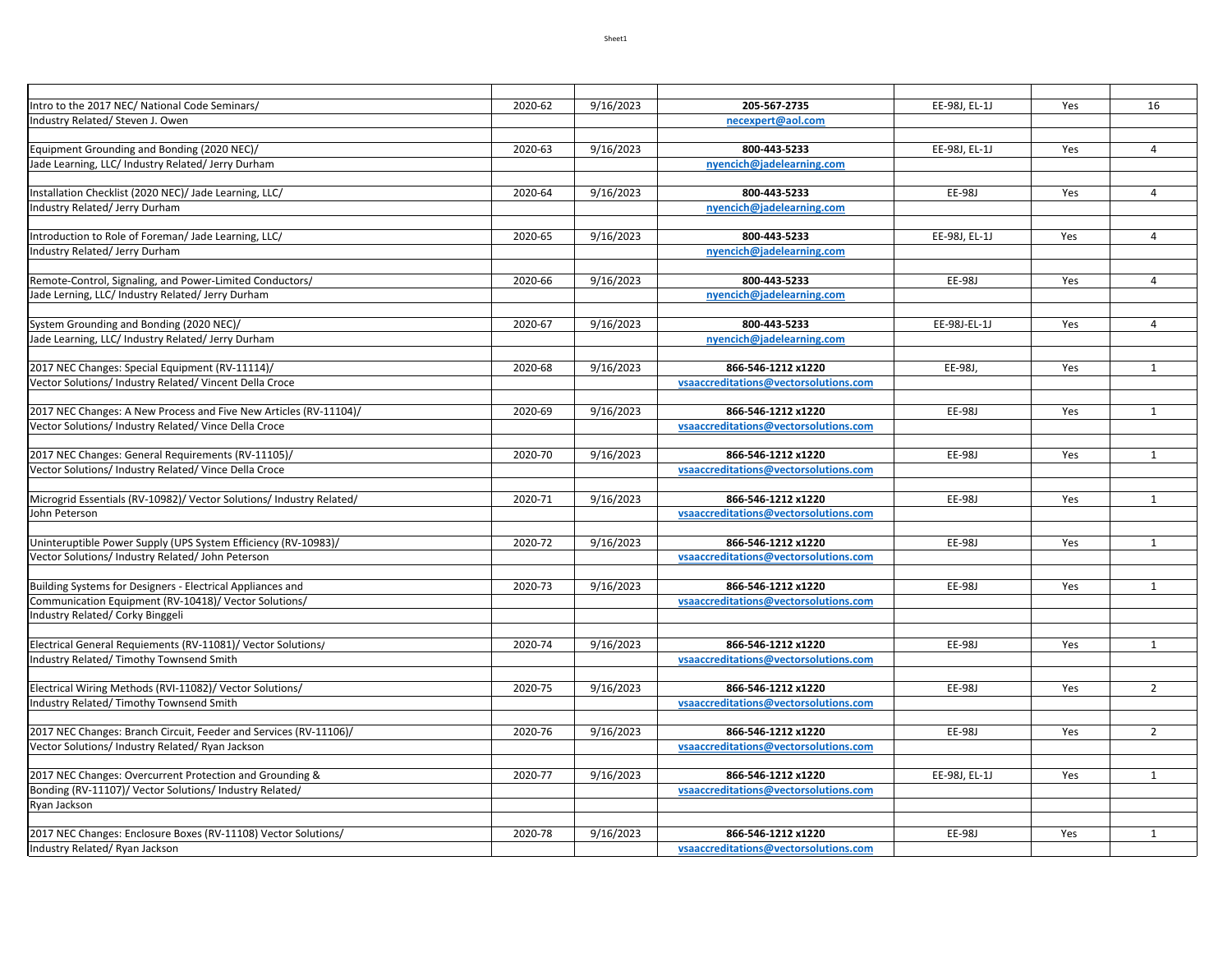| 2017 NEC Changes: Hazardous Locations (RV-11112)/                                                      | 2020-79 | 9/16/2023  | 866-546-1212 x1220                    | EE-98J         | Yes | $\mathbf{1}$   |
|--------------------------------------------------------------------------------------------------------|---------|------------|---------------------------------------|----------------|-----|----------------|
| Vector Solutions/ Industry Related/ Ryan Jackson                                                       |         |            | vsaaccreditations@vectorsolutions.com |                |     |                |
|                                                                                                        |         |            |                                       |                |     |                |
| 2017 NEC Changes: Special Occupancies (RV-11113)/                                                      | 2020-80 | 9/16/2023  | 866-546-1212 x1220                    | EE-98J         | Yes | $\mathbf{1}$   |
| Vector Solutions/ Industry Related/ Ryan Jackson                                                       |         |            | vsaaccreditations@vectorsolutions.com |                |     |                |
| 2017 NEC Changes: Communications Systems (RV-11116)                                                    | 2020-81 | 9/16/2023  | 866-546-1212 x1220                    | EE-98J         | Yes | $\mathbf{1}$   |
| Vector Solutions/ Industry Related/ Ryan Jackson                                                       |         |            | vsaaccreditations@vectorsolutions.com |                |     |                |
|                                                                                                        |         |            |                                       |                |     |                |
| Phasors and AC Circuit Analysis (RV-10871AW)/ Vector Solutions                                         | 2020-82 | 9/16/2023  | 866-546-1212 x1220                    | EE-98J, EL-1J  | Yes | $\overline{2}$ |
| Industry Related/David Kish                                                                            |         |            | vsaaccreditations@vectorsolutions.com |                |     |                |
|                                                                                                        |         |            |                                       |                |     |                |
| Building Systems for Designers - Electrical Systems Basics (RV-10382)/                                 | 2020-83 | 9/16/2023  | 866-546-1212 x1220                    | EE-98J         | Yes | $\overline{2}$ |
| Vector Solutions/ Industry Related/ Corky Binggeli                                                     |         |            | vsaaccreditations@vectorsolutions.com |                |     |                |
|                                                                                                        | 2020-84 |            | 505-883-3885                          | EE-98J, EL-01J |     | 8              |
| Business Practices/ Construction Seminars/ Industry Related<br><b>Bob DeLaHunt</b>                     |         | 11/18/2023 | bob@constructionseminars.com          |                | Yes |                |
|                                                                                                        |         |            |                                       |                |     |                |
| Electrical Thoery ReviewOnline Course/ Mike Holt Enterprises/                                          | 2020-85 | 11/18/2023 | 888-632-2633                          |                |     |                |
| Industry Related/ Mike Holt                                                                            |         |            | ceuonline@mikeholt.com                | EE-98J, EL-01J | Yes | 8              |
|                                                                                                        |         |            |                                       |                |     |                |
| 2020 NEC Rules for Limited Energy Systems Online/                                                      | 2020-86 | 11/18/2023 | 888-632-2633                          | EE-98J         | Yes | 8              |
| Mike Holt Enterprises/ Industry Related/ Mike Holt                                                     |         |            | ceuonline@mikeholt.com                |                |     |                |
|                                                                                                        |         |            |                                       |                |     |                |
| 2020 Solar Photovoltaics Online/ Mike Holt Enterprises/                                                | 2020-87 | 11/18/2023 | 888-632-2633                          | EE-98J         | Yes | 8              |
| Industry Related/ Mike Holt                                                                            |         |            | ceuonline@mikeholt.com                |                |     |                |
| 2020 Wiring Methods and Materials Online/ Mike Holt Enterprises/                                       | 2020-88 | 11/18/2023 | 888-632-2633                          | EE-98J, EL-01J | Yes | $\overline{4}$ |
| Industry Related/ Mike Holt                                                                            |         |            | ceuonline@mikeholt.com                |                |     |                |
|                                                                                                        |         |            |                                       |                |     |                |
| Understanding Motor Controls Online/ Mike Holt Enterprises/                                            | 2020-89 | 11/18/2023 | 888-632-2633                          | EE-98J         | Yes | $\overline{4}$ |
| Industry Related/ Mike Holt                                                                            |         |            | ceuonline@mikeholt.com                |                |     |                |
|                                                                                                        |         |            |                                       |                |     |                |
| 2020 NEC Chapters 4-8/ CEU Solution (A&A Electric)/ Code Changes/                                      | 2020-90 | 11/18/2023 | 515-576-5037                          | EE-98J, EL-01J | Yes | 8              |
| Matthew Hermanson                                                                                      |         |            | matthermanson@aandaelectric.com       |                |     |                |
| 2020 NEC Chapters 1-3/ CEU Solution (A&A Electric)/ Code Changes/                                      | 2020-91 | 11/18/2023 | 515-576-5037                          | EE-98J, EL-01J | Yes | 8              |
| Matthew Hermanson                                                                                      |         |            | matthermanson@aandaelectric.com       |                |     |                |
|                                                                                                        |         |            |                                       |                |     |                |
| New Mexico 8 Hour 2020 NEC Chapters 1-3/ At Your Pace Online/                                          | 2020-92 | 11/18/2023 | 877-724-6150                          | EE-98J, EL-01J | Yes | 8              |
| Code Changes/ Chuck Price                                                                              |         |            | contact@atyourpace.com                |                |     |                |
|                                                                                                        |         |            |                                       |                |     |                |
| New Mexico 8 Hour 2020 NEC Chapters 4,5,8&9/ At Your Pace Online/                                      | 2020-93 | 11/18/2023 | 877-724-6150                          | EE-98J, EL-01J | Yes | 8              |
| Code Changes/ Chuck Price                                                                              |         |            | contact@atyourpace.com                |                |     |                |
|                                                                                                        |         |            |                                       |                |     |                |
| 2020 NEC - NFPA - Code Changes/ Computer Career Center (Vista<br>College)/ Code Changes/ Billy Stewart | 2020-94 | 11/18/2023 | 972-733-3431 x1762                    | EE-98J, EL-01J | Yes | $\overline{4}$ |
|                                                                                                        |         |            | fpenn@vistacollege.edu                |                |     |                |
| NEC Terminology/ Computer Career Center (Vista College)                                                | 2020-95 | 11/18/2023 | 972-733-3431 x1762                    | EE-98J, EL-01J | Yes | $\overline{4}$ |
| Industry Related/ Billy Stewart                                                                        |         |            | fpenn@vistacollege.edu                |                |     |                |
|                                                                                                        |         |            |                                       |                |     |                |
| Grounding & Bonding/Computer Career Center (Vista College)                                             | 2020-96 | 11/18/2023 | 972-733-3431 x1762                    | EE-98J, EL-01J | Yes | 8              |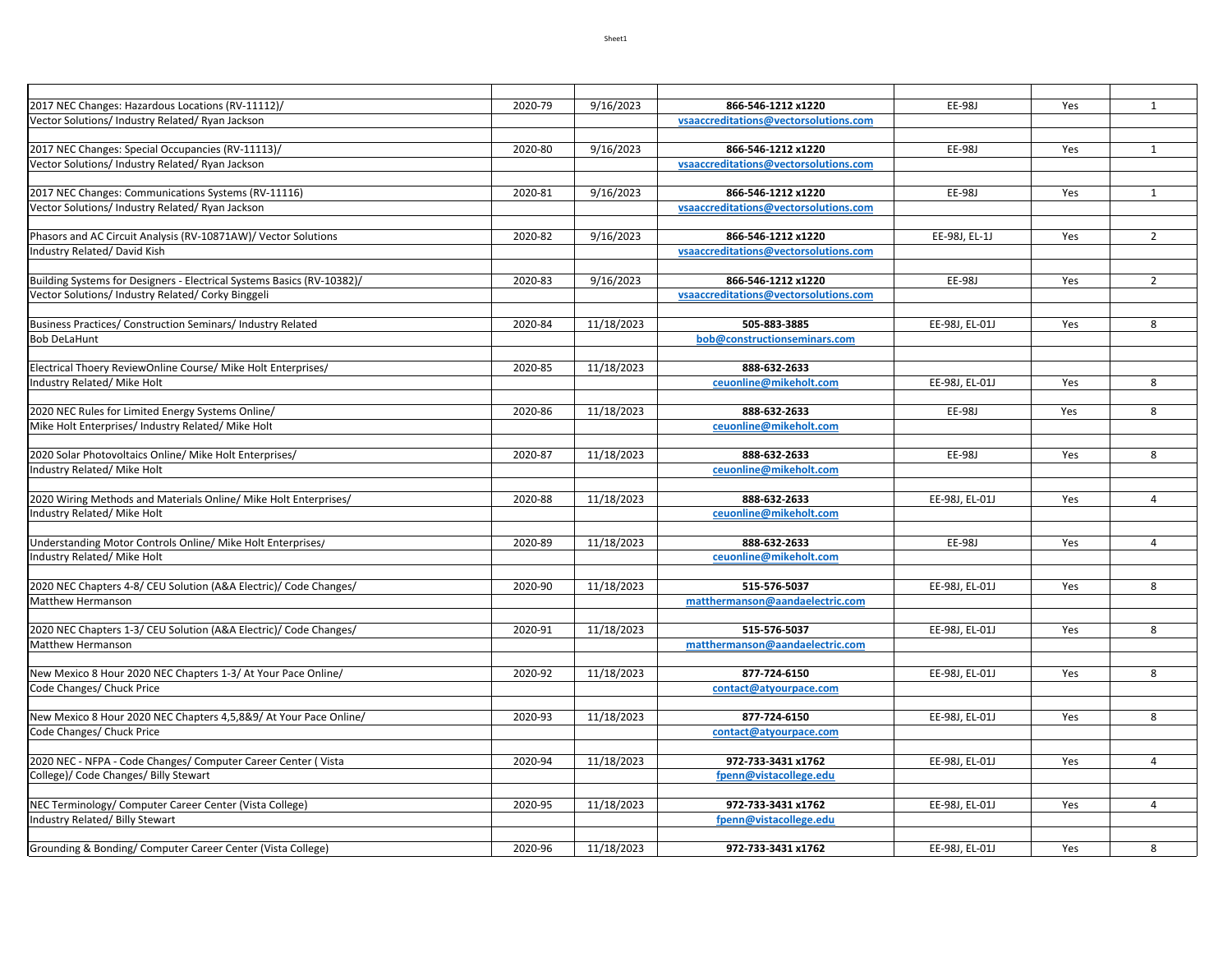| Industry Related/ Billy Stewart                                     |         |            | fpenn@vistacollege.edu               |                |          |                |
|---------------------------------------------------------------------|---------|------------|--------------------------------------|----------------|----------|----------------|
|                                                                     |         |            |                                      |                |          |                |
| 2020 NEC 8 Hour Significant Changes/ Global Safety Education/       | 2020-97 | 11/18/2023 | 505-350-1645                         | EE-98J, EL-01J | Yes      | 8              |
| Code Change/ Rocky R. Clark                                         |         |            | renew@globalsafetyeducation.com      |                |          |                |
|                                                                     |         |            |                                      |                |          |                |
|                                                                     |         |            |                                      |                |          |                |
| 15 HR NEC 2020 UPDATE/ Maine Electrical Institute/ Code Change      | 2021-01 | 1/20/2024  | 207-358-1024                         | EE-98J, EL-1J  | Yes      | 15             |
| Adam Lee                                                            |         |            | meghan@maineelectricalinsititue.com  |                |          |                |
|                                                                     |         |            |                                      |                |          |                |
| Grounding and Bonding/Interstates Construction/Industry Related     | 2021-02 | 1/20/2024  | 712-722-1662                         | EE-98J, EL-1J  | Yes      | 8              |
| Lowell Reith, Allan Hill, Kieth Bunger, Travis Anderson             |         |            | Lowell.Reith@Interstates.com         |                |          |                |
|                                                                     |         |            |                                      |                |          |                |
| 2020 NEC Changes: Process Review and Updated Articles/ Vector       | 2021-03 | 1/20/2024  | 866-546-1212 x1220                   | EE-98J, EL-1J  | Yes      | $\mathbf{1}$   |
| Solutions/ Code Change/ Vince Della Croce                           |         |            | vsaccreditations@vectorsolutions.com |                | Internet |                |
|                                                                     |         |            |                                      |                |          |                |
| 2020 NEC Changes: General Requirements/ Vector Solutions/ Code      | 2021-04 | 1/20/2024  | 866-546-1212 x1220                   | EE-98J, EL-1J  | Yes      | $\mathbf{1}$   |
| Change/ Vince Della Croce                                           |         |            | vsaccreditations@vectorsolutions.com |                | Internet |                |
|                                                                     |         |            |                                      |                |          |                |
| 2020 NEC Changes: Branch Circuits GFCI Protection/ Vector Solutions | 2021-05 | 1/20/2024  | 866-546-1212 x1220                   | EE-98J, EL-1J  | Yes      | $\mathbf{1}$   |
| Code Change/ Vince Della Croce                                      |         |            | vsaccreditations@vectorsolutions.com |                | Internet |                |
|                                                                     |         |            |                                      |                |          |                |
| 2020 NEC Changes: Wiring and Protection/ Vector Solutions/ Code     | 2021-06 | 1/20/2024  | 866-546-1212 x1220                   | EE-98J, EL-1J  | Yes      | $\overline{2}$ |
| Change/ Vince Della Croce                                           |         |            | vsaccreditations@vectorsolutions.com |                | Internet |                |
|                                                                     |         |            |                                      |                |          |                |
| 2020 NEC Changes: Overvoltage and Grounding & Bonding/ Vector       | 2021-07 | 1/20/2024  | 866-546-1212 x1220                   | EE-98J, EL-1J  | Yes      | $\mathbf{1}$   |
| Solutions/ Code Change/ Vince Della Croce                           |         |            | vsaccreditations@vectorsolutions.com |                | Internet |                |
|                                                                     |         |            |                                      |                |          |                |
| 2020 NEC Changes: Conductors, Wiring Methods, and Enclosures/       | 2021-08 | 1/20/2024  | 866-546-1212 x1220                   | EE-98J, EL-1J  | Yes      | $\mathbf{1}$   |
| Vector Solutions/ Code Change/ Vince Della Croce                    |         |            | vsaccreditations@vectorsolutions.com |                | Internet |                |
|                                                                     |         |            |                                      |                |          |                |
| 2020 NEC Changes: Focus on Wiring Methods/ Vector Solutions/        | 2021-09 | 1/20/2024  | 866-546-1212 x1220                   | EE-98J, EL-1J  | Yes      | $\mathbf{1}$   |
| Code Change/ Vince Della Croce                                      |         |            | vsaccreditations@vectorsolutions.com |                | Internet |                |
|                                                                     |         |            |                                      |                |          |                |
| 2020 NEC Change: Devices, Lighting, and Gear/ Vector Solutions/     | 2021-10 | 1/20/2024  | 866-546-1212 x1220                   | EE-98J, EL-1J  | Yes      | $\mathbf{1}$   |
| Code Change/ Vince Della Croce                                      |         |            | vsaccreditations@vectorsolutions.com |                | Internet |                |
|                                                                     |         |            |                                      |                |          |                |
| 2020 NEC Changes: Equipment for General Use/ Vector Solutions/      | 2021-11 | 1/20/2024  | 866-546-1212 x1220                   | EE-98J, EL-1J  | Yes      | $\mathbf{1}$   |
| Code Change/ Vince Della Croce                                      |         |            | vsaccreditations@vectorsolutions.com |                | Internet |                |
| 2020 NEC Changes: Backup Power, Energy Storage, and Limited Energy/ | 2021-12 | 1/20/2024  | 866-546-1212 x1220                   | EE-98J, EL-1J  | Yes      | $\mathbf{1}$   |
| Vector Solutions/ Code Change/ Vince Della Croce                    |         |            | vsaccreditations@vectorsolutions.com |                | Internet |                |
|                                                                     |         |            |                                      |                |          |                |
| 2020 NEC Changes: Special Equipment/ Vector Solutions/ Code Change/ | 2021-13 | 1/20/2024  | 866-546-1212 x1220                   | EE-98J, EL-1J  | Yes      | $\mathbf{1}$   |
| Vince Della Croce                                                   |         |            | vsaccreditations@vectorsolutions.com |                | Internet |                |
|                                                                     |         |            |                                      |                |          |                |
| 2020 NEC Changes: Special Occupancies/ Vector Solutions/ Code       | 2021-14 | 1/20/2024  | 866-546-1212 x1220                   | EE-98J, EL-1J  | Yes      | $\mathbf{1}$   |
| Change/ Vince Della Croce                                           |         |            | vsaccreditations@vectorsolutions.com |                | Internet |                |
|                                                                     |         |            |                                      |                |          |                |
| 2020 NEC Changes: Special Occupancies/ Vector Solutions/ Code       | 2021-15 | 1/20/2024  | 866-546-1212 x1220                   | EE-98J, EL-1J  | Yes      | $\overline{2}$ |
| Change/ Vince Della Croce                                           |         |            | vsaccreditations@vectorsolutions.com |                | Internet |                |
|                                                                     |         |            |                                      |                |          |                |
| 2020 NEC Code Review/ Construction Seminars, Inc./ Code Change      | 2021-16 | 1/20/2024  | 505-883-3885                         | EE-98J, EL-1J  | Yes      | 8              |
| <b>Bob DeLa Hunt</b>                                                |         |            | bob@constructionsseminars.com        |                | Internet |                |
|                                                                     |         |            |                                      |                |          |                |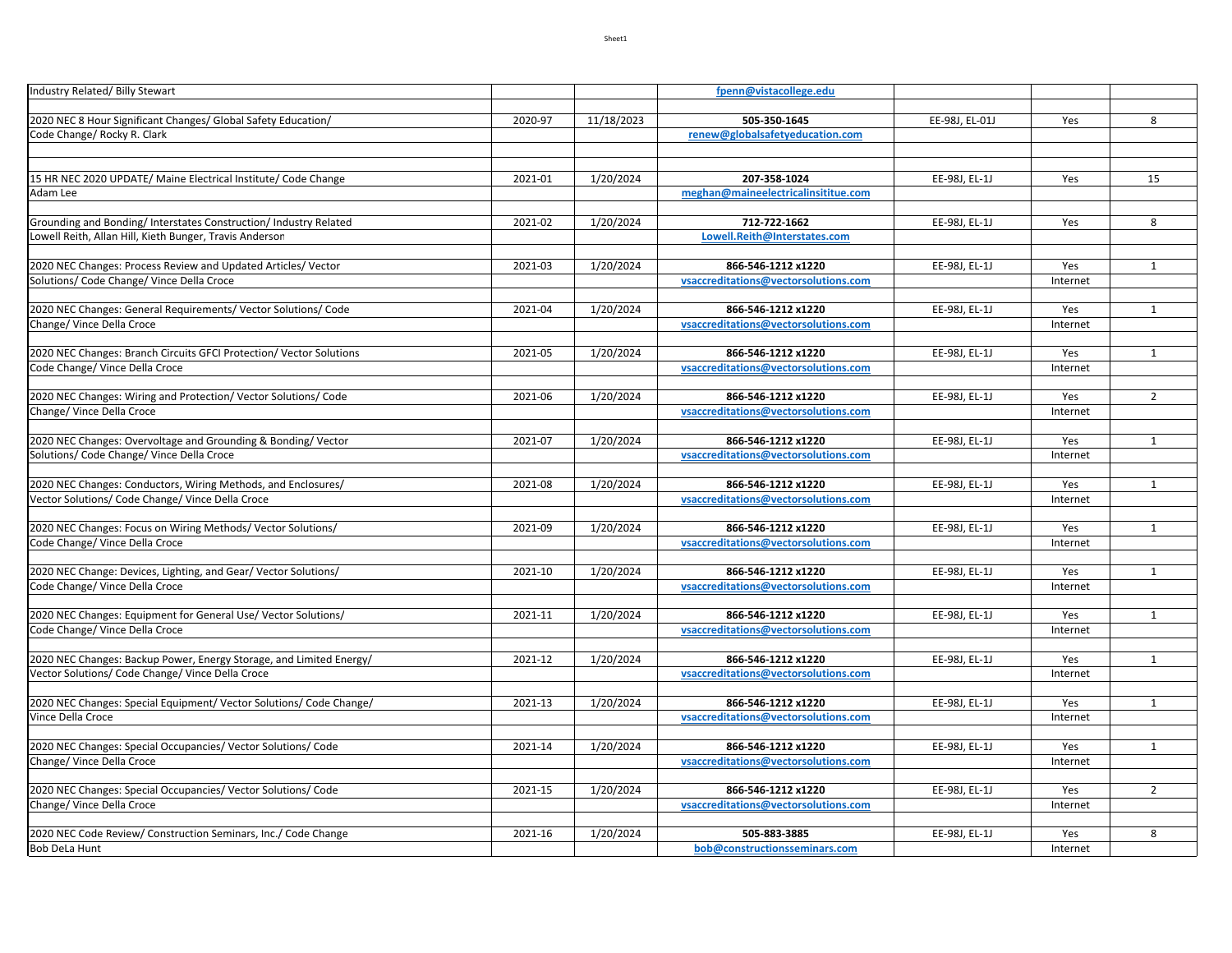| 2017 NEC Changes NME361 / 180 Degree Education / Code Change                                                   | 2021-17 | 1/20/2024 | 877-669-0766           | EE-98J, EL-1J | Yes            | 16             |
|----------------------------------------------------------------------------------------------------------------|---------|-----------|------------------------|---------------|----------------|----------------|
| Donald Mechleke                                                                                                |         |           | Support@180ed.com      |               | Online         |                |
|                                                                                                                |         |           |                        |               |                |                |
| 2017 NEC Changes NME261 / 180 Degree Education / Code Change                                                   | 2021-18 | 1/20/2024 | 877-669-0766           | EE-98J, EL-1J | Yes            | 8              |
| Donald Mechleke                                                                                                |         |           | Support@180ed.com      |               | Online         |                |
|                                                                                                                |         |           |                        |               |                |                |
| Electrical Workplace Safety NFPA 70E-LV/ e-Hazard Management LLC/                                              | 2021-19 | 1/20/2024 | 502-716-7073           | EE-98J, EL-1J | Yes            | 8              |
| Industry Related/Ken Sellars, Gus Gantzer, Al Havens, Heath Garrison,<br>Kyle Owens, Zarheer Jooma, Bill Shinn |         |           | rose@e-hazard.com      |               |                |                |
|                                                                                                                |         |           |                        |               |                |                |
| High Voltage Qualified / e-Hazard Management LLC / Industry Related                                            | 2021-20 | 1/202024  | 502-716-7073           | EE-98J, EL-1J | Yes            | 8              |
| Ken Sellars, Gus Gantzer, Al Havens, Heath Garrison,                                                           |         |           | rose@e-hazard.com      |               |                |                |
| Kyle Owens, Zarheer Jooma, Bill Shinn                                                                          |         |           |                        |               |                |                |
|                                                                                                                |         |           |                        |               |                |                |
| LV + HV Train the Trainer/ e-Hazard Management LLC/ Industry Related                                           | 2021-21 | 1/20/2024 | 502-716-7073           | EE-98J, EL-1J | Yes            | 16             |
| Ken Sellars, Bill Shinn, Zarheer Jooma                                                                         |         |           | rose@e-hazard.com      |               |                |                |
|                                                                                                                |         |           |                        |               |                |                |
| ARC Flash Safety for Utilities/ e-Hazard Management LLC/ Industry                                              | 2021-22 | 1/20/2024 | 502-716-7073           | EE-98J, EL-1J | Yes            | 5              |
| Related/Ken Sellars, Al Havens, Bill Shinn, Zaheer Jooma, Scott Young                                          |         |           | rose@e-hazard.com      |               |                |                |
|                                                                                                                |         |           |                        |               |                |                |
| ARC Flash Safety for Utilities - Train the Trainer/ e-Hazard Management                                        | 2021-23 | 1/20/2024 | 502-716-7073           | EE-98J, EL-1J | Yes            | 12             |
| LLC/ Industry Related/ Ken Sellars, Al Havens, Bill Shinn, Zarheer Jooma                                       |         |           | rose@e-hazard.com      |               |                |                |
|                                                                                                                |         |           |                        |               |                |                |
| NEC for Industrial Installations 2020/ e-hazard Management LLC/                                                | 2021-24 | 1/20/2024 | 502-716-7073           | EE-98J, EL-1J | Yes            | 40             |
| Industry Related/ Ken Sellars, Zarheer Jooma                                                                   |         |           | rose@e-hazard.com      |               |                |                |
|                                                                                                                |         |           |                        |               |                |                |
| NEC Updates for Industrial Installations 2020/ e-hazard Management                                             | 2021-25 | 1/20/2024 | 502-716-7073           | EE-98J, EL-1J | Yes            | 16             |
| LLC/ Code Change/ Ken Sellars, Zarheer Jooma                                                                   |         |           | rose@e-hazard.com      |               |                |                |
| NEC Fundamentals / MR Hilbert Electrical Inspections & Training /                                              | 2021-26 | 1/20/2024 | 603-393-9737           | EE-98J, EL-1J | No             | $21 - 28$      |
| ndustry Related/ Mark R Hilbert                                                                                |         |           | mhilbert@mrhilbert.net |               |                |                |
|                                                                                                                |         |           |                        |               |                |                |
| 2021 NFPA 70E Awareness/ Mr. Hilbert Electrical Inspections & Training/                                        | 2021-27 | 1/20/2024 | 603-393-9737           | EE-98J, EL-1J | No             | $7^{\circ}$    |
| Industry Related/ Mark R Hilbert                                                                               |         |           | mhilbert@mrhilbert.net |               |                |                |
|                                                                                                                |         |           |                        |               |                |                |
| 2-Day ESWP-2021 NFPA 70E/ Mr. Hilbert Electrical Inspections & Training                                        | 2021-28 | 1/20/2024 | 603-393-9737           | EE-98J, EL-1J | N <sub>o</sub> | 14             |
| Industry Related/ Mark R Hilbert                                                                               |         |           | mhilbert@mrhilbert.net |               |                |                |
|                                                                                                                |         |           |                        |               |                |                |
| 2021 NFPA 70E Retraining/ Mr. Hilbert Electrical Inspections & Training                                        | 2021-29 | 1/20/2024 | 603-393-9737           | EE-98J, EL-1J | No             | 8              |
| ndustry Related/ Mr. Mark R Hilbert                                                                            |         |           | mhilbert@mrhilbert.net |               |                |                |
|                                                                                                                |         |           |                        |               |                |                |
| Emergency & Standby Systems/ Mr. Hilbert Electrical Inspections &                                              | 2021-30 | 1/20/2024 | 603-393-9737           | EE-98J, EL-1J | No             | 8-15hrs        |
| Training/ Mr. Mark R Hilbert                                                                                   |         |           | mhilbert@mrhilbert.net |               |                |                |
| 2017 NEC Analysis of Changes / MR Hilbert Electrical Inspections                                               | 2021-31 | 1/20/2024 | 603-393-9737           | EE-98J, EL-1J | No             | $\overline{8}$ |
| & Training / Code Change/ Mark R Hilbert                                                                       |         |           | mhilbert@mrhilbert.net |               |                |                |
|                                                                                                                |         |           |                        |               |                |                |
| 2020 NEC CODE CHANGES DAY 1/ AETECH ELECTRICAL TRAINING                                                        | 2021-32 | 3/17/2024 | 605-342-9088           | EE-98J, EL-1J | <b>YES</b>     | 8              |
| CENTER/ CODE CHANGE/ STEVE ARNE, RYAN ARNE                                                                     |         |           | office@aetech.com      |               |                |                |
| 2020 NEC CODE CHANGES DAY 2/ AETECH ELECTRICAL TRAINING                                                        | 2021-33 | 3/17/2024 | 605-342-9088           | EE-98J, EL-1J | <b>YES</b>     | 8              |
| CENTER/ CODE CHANGE/ STEVE ARNE, RYAN ARNE                                                                     |         |           | office@aetech.com      |               |                |                |
|                                                                                                                |         |           |                        |               |                |                |
| 2020 NEC CODE CHANGES HIGHLIGHTS/ AETECH ELECTRICAL TRAINING                                                   | 2021-34 | 3/17/2024 | 605-342-9088           | EE-98J. EL-1J | <b>YES</b>     | $\overline{8}$ |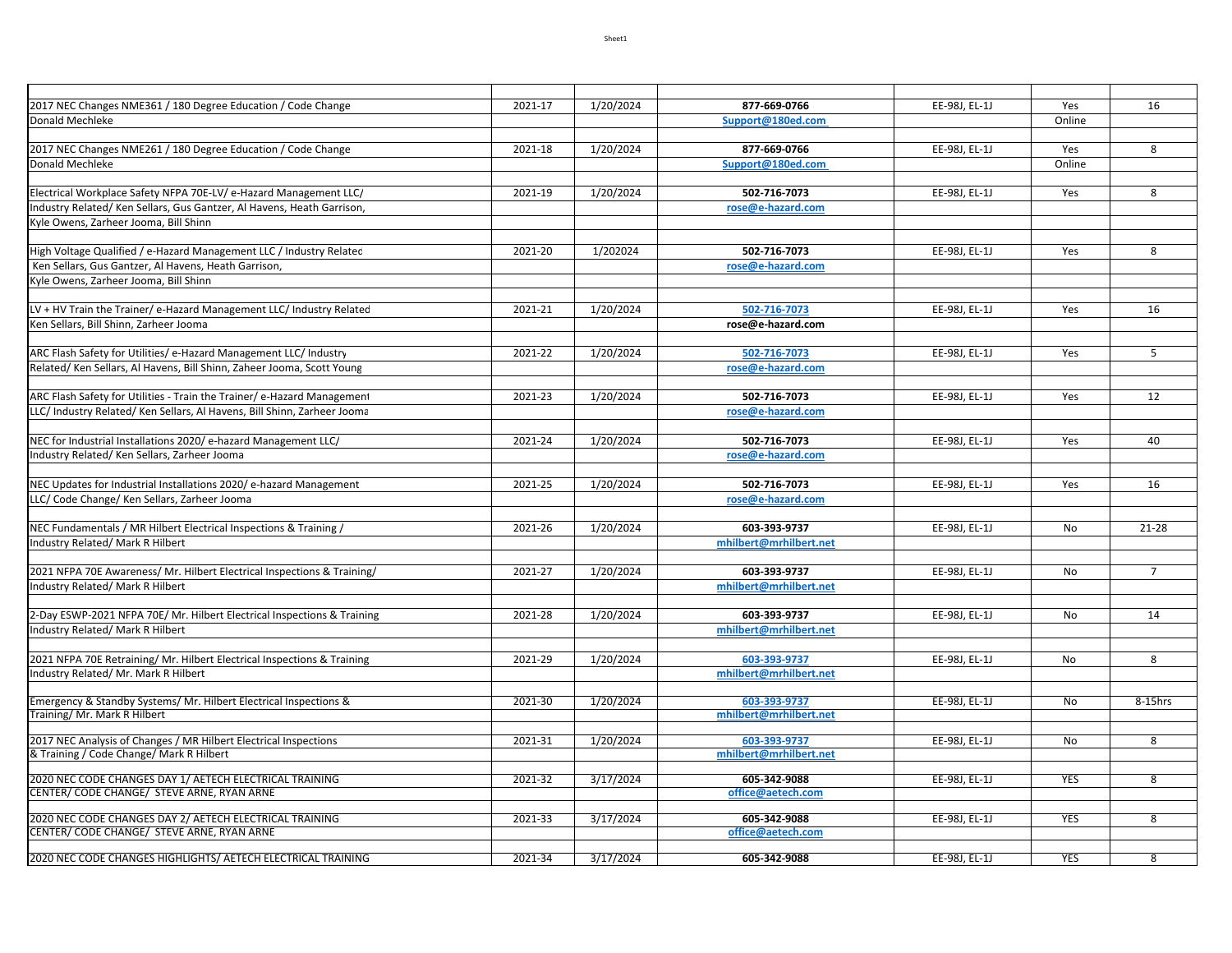| CENTER/ CODE CHANGE/ STEVE ARNE, RYAN ARNE                                         |         |           | office@aetech.com   |               |            |                |
|------------------------------------------------------------------------------------|---------|-----------|---------------------|---------------|------------|----------------|
|                                                                                    |         |           |                     |               |            |                |
| HIGH VOLTAGE QUALIFIED REFRESHER/E-HAZARD MANAGEMENT, LLC                          | 2021-35 | 3/17/2024 | 502-716-7073        | $EL-1J$       | YES        | $\overline{4}$ |
| INDUSTY RELATED/ KEN SELLARS, GUS GANTZER, AL HAVENS, BILL SHINN,                  |         |           | rose@e-hazard.com   |               |            |                |
| HEATH GARRISON, KYLE OWENS, ZARHEER JOOMA, (Cameron Wells - Additional Instructor) |         |           |                     |               |            |                |
|                                                                                    |         |           |                     |               |            |                |
| 2020 NEC UPDATES PT 1/@HOME PREP-A DIVISION OF STAUTZENBERGER                      | 2021-36 | 3/17/2024 | 800-952-0910        | EE-98J, EL-1J | <b>YES</b> | $\overline{8}$ |
| COLLEGE/CODE CHANGE/TODD WARDA                                                     |         |           | info@athomeprep.com |               |            |                |
|                                                                                    |         |           |                     |               |            |                |
| 2020 NEC UPDATES PT 2/@HOME PREP-A DIVISION OF STAUTZENBERGER                      | 2021-37 | 3/17/2024 | 800-952-0910        | EE-98J, EL-1J | <b>YES</b> | 8              |
| COLLEGE/CODE CHANGE/TODD WARDA                                                     |         |           | info@athomeprep.com |               |            |                |
|                                                                                    |         |           |                     |               |            |                |
| CHANGES TO THE NEC 2020 PT 1/IBEW LOCAL UNION 583                                  | 2021-38 | 3/17/2024 | 915-877-9166        | EE-98J, EL-1J | <b>YES</b> | $\overline{4}$ |
| CODE CHANGES/RUDOLPH J. MAIO, JORGE VARELA                                         |         |           | letty@ibew583.com   |               |            |                |
|                                                                                    |         |           |                     |               |            |                |
|                                                                                    |         |           |                     |               |            |                |
| CHANGES TO THE NEC 2020 PT 2/IBEW LOCAL UNION 583                                  | 2021-39 | 3/17/2024 | 915-877-9166        | EE-98J, EL-1J | <b>YES</b> | $\overline{4}$ |
| CODE CHANGES/RUDOLPH J. MAIO, JORGE VARELA                                         |         |           | letty@ibew583.com   |               |            |                |
|                                                                                    |         |           |                     |               |            |                |
| OSHA 10/IBEW LOCAL UNION 583                                                       | 2021-40 | 3/17/2024 | 915-877-9166        | EE-98J, EL-1J | YES        | 10             |
| CODE CHANGES/RUDOLPH J. MAIO, JORGE VARELA                                         |         |           | letty@ibew583.com   |               |            |                |
|                                                                                    |         |           |                     |               |            |                |
| ADVANCED MOTOR CONTROLS/INDEPENDENT ELECTRICAL CONTRACTORS                         | 2021-41 | 3/17/2024 | 303 853 4886        | <b>EE-98J</b> | <b>YES</b> | 16             |
| TRAINING FUND, INC./INDUSTRY RELATED / KURT HOSE                                   |         |           | paul@iecrm.org      |               |            |                |
|                                                                                    |         |           |                     |               |            |                |
| BASIC MOTOR CONTROLS/INDEPENDENT ELECTRICAL CONTRACTORS                            | 2021-42 | 3/17/2024 | 303 853 4886        | EE-98J        | <b>YES</b> | 16             |
| TRAINING FUND, INC./INDUSTRY RELATED/KURT HOSE                                     |         |           | paul@iecrm.org      |               |            |                |
|                                                                                    |         |           |                     |               |            |                |
| RW, JW, AND MASTER LICENSE EXAM PREP/INDEPENDENT ELECTRICAL                        | 2021-43 | 3/17/2024 | 303 853 4886        | EE-98J        | <b>YES</b> | 20             |
| CONTRACTORS TRAINING FUND, INC./INDUSTRY RELATED / KURT HOSE                       |         |           | paul@iecrm.org      |               |            |                |
|                                                                                    |         |           |                     |               |            |                |
| GROUNDING & BONDING/INDEPENDENT ELECTRICAL CONTRACTORS                             | 2021-44 | 3/17/2024 | 303 853 4886        | EE-98J, EL-1J | <b>YES</b> | 8              |
| TRAINING FUND, INC./CODE / KURT HOSE                                               |         |           | paul@iecrm.org      |               |            |                |
|                                                                                    |         |           |                     |               |            |                |
| GROUNDING & BONDING I/INDEPENDENT ELECTRICAL CONTRACTORS                           | 2021-45 | 3/17/2024 | 303 853 4886        | EE-98J, EL-1J | <b>YES</b> | $\overline{4}$ |
| TRAINING FUND, INC./INDUSTRY RELATED /KURT HOSE                                    |         |           | paul@iecrm.org      |               |            |                |
|                                                                                    |         |           |                     |               |            |                |
| GROUNDING & BONDING II/INDEPENDENT ELECTRICAL CONTRACTORS                          | 2021-46 | 3/17/2024 | 303 853 4886        | EE-98J, EL-1J | <b>YES</b> | $\overline{4}$ |
| TRAINING FUND, INC./INDUSTRY RELATED /KURT HOSE                                    |         |           | paul@iecrm.org      |               |            |                |
|                                                                                    |         |           |                     |               |            |                |
| NEC CHANGES/INDEPENDENT ELECTRICAL CONTRACTORS                                     | 2021-47 | 3/17/2024 |                     | EE-98J, EL-1J | <b>YES</b> | $\overline{8}$ |
|                                                                                    |         |           | 303 853 4886        |               |            |                |
| TRAINING FUND, INC./CODE CHANGES /KURT HOSE                                        |         |           | paul@iecrm.org      |               |            |                |
|                                                                                    |         |           |                     |               |            |                |
| NEC CHANGES I/INDEPENDENT ELECTRICAL CONTRACTORS                                   | 2021-48 | 3/17/2024 | 303 853 4886        | EE-98J, EL-1J | YES        | $\overline{4}$ |
| TRAINING FUND, INC./CODE CHANGES / KURT HOSE                                       |         |           | paul@iecrm.org      |               |            |                |
|                                                                                    |         |           |                     |               |            |                |
| NEC CHANGES II/INDEPENDENT ELECTRICAL CONTRACTORS                                  | 2021-49 | 3/17/2024 | 303 853 4886        | EE-98J, EL-1J | <b>YES</b> | $\overline{4}$ |
| TRAINING FUND, INC./CODE CHANGES /KURT HOSE                                        |         |           | paul@iecrm.org      |               |            |                |
|                                                                                    |         |           |                     |               |            |                |
| NEC TABLES AND CALCULATIONS/INDEPENDENT ELECTRICAL CONTRACTORS                     | 2021-50 | 3/17/2024 | 303 853 4886        | <b>EE-98J</b> | <b>YES</b> | $\overline{8}$ |
| TRAINING FUND, INC./INDUSTRY RELATED / KURT HOSE                                   |         |           | paul@iecrm.org      |               |            |                |
|                                                                                    |         |           |                     |               |            |                |
| NFPA 70E SAFETY RELATED TO THE ELECTRICAL INDUSTRY/INDEPENDENT                     | 2021-51 | 3/17/2024 | 303 853 4886        | EE-98J, EL-1J | <b>YES</b> | 4              |
| ELECTRICAL CONTRACTORSTRAINING FUND, INC./INDUSTRY RELATED                         |         |           | paul@iecrm.org      |               |            |                |
| KURT HOSE                                                                          |         |           |                     |               |            |                |
|                                                                                    |         |           |                     |               |            |                |
| THEORY & CALCULATIONS- BASICS OF AC/INDEPENDENT ELECTRICAL                         | 2021-52 | 3/17/2024 | 303 853 4886        | EE-98J        | <b>YES</b> | $\overline{4}$ |
| CONTRACTORS TRAINING FUND, INC./INDUSTRY RELATED /STEVE CAULEY                     |         |           | paul@iecrm.org      |               |            |                |
|                                                                                    |         |           |                     |               |            |                |
| THEORY & CALCULATIONS- BASIC ELECTRICAL CIRCUITS/INDEPENDENT                       | 2021-53 | 3/17/2024 | 303 853 4886        | EE-98J        | <b>YES</b> | $\overline{4}$ |
|                                                                                    |         |           |                     |               |            |                |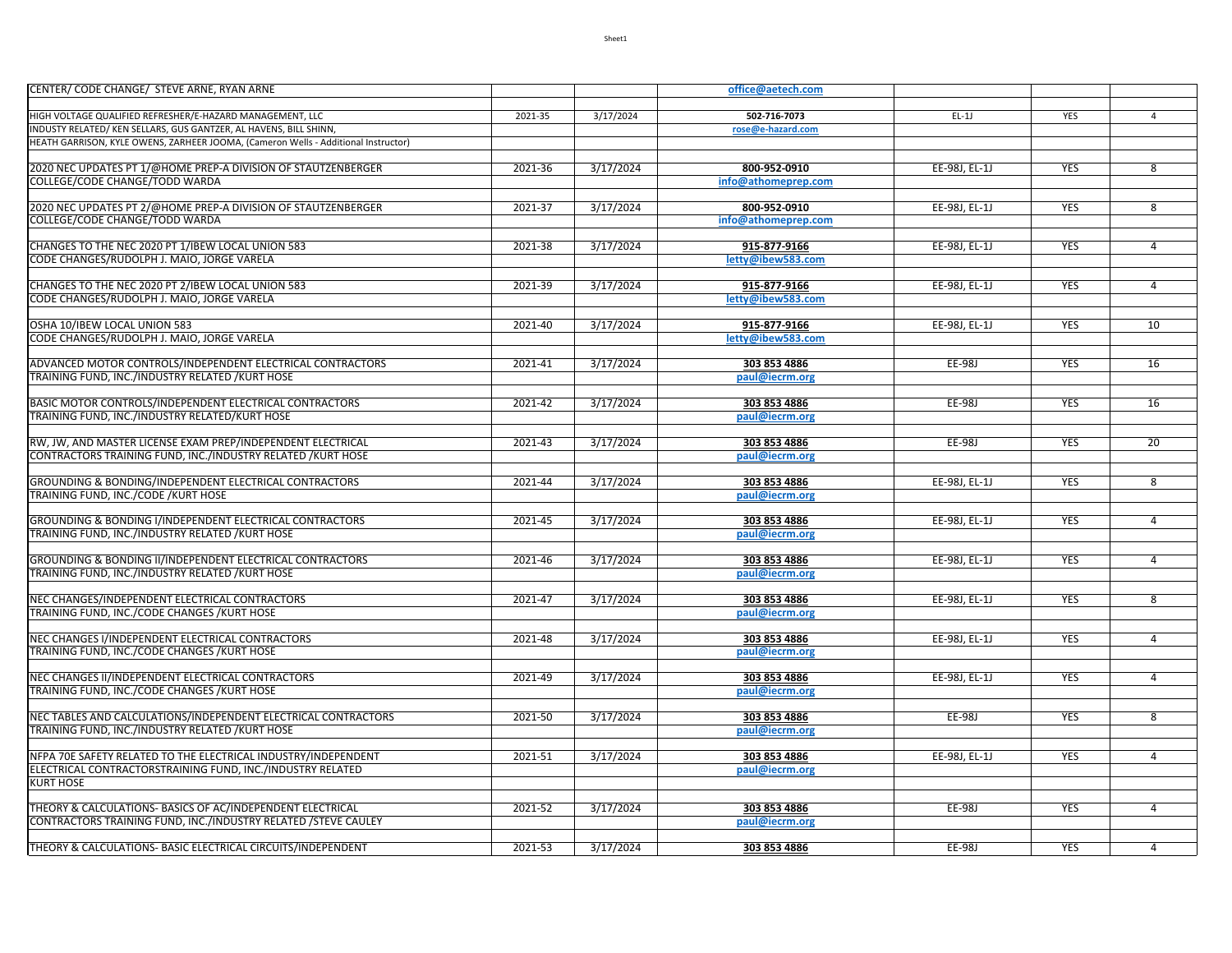| ELECTRICAL CONTRACTORS TRAINING FUND, INC./INDUSTRY RELATED/                                            |         |           | paul@iecrm.org            |               |            |                |
|---------------------------------------------------------------------------------------------------------|---------|-----------|---------------------------|---------------|------------|----------------|
| <b>STEVE CAULEY</b>                                                                                     |         |           |                           |               |            |                |
|                                                                                                         |         |           |                           |               |            |                |
| THEORY & CALCULATIONS- MOTORS/INDEPENDENT ELECTRICAL                                                    | 2021-54 | 3/17/2024 | 303 853 4886              | EE-98J        | <b>YES</b> | 4              |
| CONTRACTORS TRAINING FUND, INC./INDUSTRY RELATED/STEVE CAULEY                                           |         |           | paul@iecrm.org            |               |            |                |
|                                                                                                         |         |           |                           |               |            |                |
| THEORY & CALCULATIONS- TRANSFORMERS/INDEPENDENT ELECTRICAL                                              | 2021-55 | 3/17/2024 | 303 853 4886              | EE-98J, EL-1J | <b>YES</b> | $\overline{4}$ |
| CONTRACTORS TRAINING FUND, INC./INDUSTRY RELATED/STEVE CAULEY                                           |         |           | paul@iecrm.org            |               |            |                |
|                                                                                                         |         |           |                           |               |            |                |
| WIRING METHODS/INDEPENDENT ELECTRICAL CONTRACTORS                                                       | 2021-56 | 3/17/2024 | 303 853 4886              | EE-98J        | <b>YES</b> | 8              |
| TRAINING FUND, INC./INDUSTRY RELATED / KURT HOSE                                                        |         |           | paul@iecrm.org            |               |            |                |
|                                                                                                         |         |           |                           |               |            |                |
| WIRING METHODS II-RACEWAYS & BOXES/INDEPENDENT ELECTRICAL                                               | 2021-57 | 3/17/2024 | 303 853 4886              | EE-98J        | <b>YES</b> | $\overline{4}$ |
| CONTRACTORS TRAINING FUND, INC./INDUSTRY RELATED / KURT HOSE                                            |         |           | paul@iecrm.org            |               |            |                |
|                                                                                                         |         |           |                           |               |            |                |
| WIRING METHODS I-CONDUCTOR SIZING & PROTECTION/INDEPENDENT                                              | 2021-58 | 3/17/2024 | 303 853 4886              | EE-98J        | <b>YES</b> | $\overline{4}$ |
| ELECTRICAL CONTRACTORS TRAINING FUND, INC./CODE/KURT HOSE                                               |         |           | paul@iecrm.org            |               |            |                |
|                                                                                                         |         |           |                           |               |            |                |
| CONDUCTOR AMPACITY & CALCULATIONS (2020 NEC)/JADE LEARNING LLC                                          | 2021-59 | 3/17/2024 | 800-443-5233              | EE-98J        | <b>YES</b> | $\overline{4}$ |
| INDUSTRY RELATED/JERRY DURHAM                                                                           |         |           | nyencich@jadelearning.com |               |            |                |
|                                                                                                         |         |           |                           |               |            |                |
| CODE CALCULATIONS (2020 NEC)/JADE LEARNING LLC                                                          | 2021-60 | 3/17/2024 | 800-443-5233              | EE-98J, EL-1J | <b>YES</b> | $\overline{4}$ |
| INDUSTRY RELATED/JERRY DURHAM                                                                           |         |           | nyencich@jadelearning.com |               |            |                |
|                                                                                                         |         |           |                           |               |            |                |
| RISK MANAGEMENT FOR ELECTRICAL CONSTUCTION PROJECTS/                                                    | 2021-61 | 3/17/2024 | 800-443-5233              | EE-98J, EL-1J | <b>YES</b> | 4-Jan          |
| JADE LEARNING LLC/ INDUSTRY RELATED/JERRY DURHAM                                                        |         |           | nyencich@jadelearning.com |               |            |                |
|                                                                                                         |         |           |                           |               |            |                |
| LOW VOLTAGE QUALIFIED REFRESHER/E-HAZARD MANAGEMENT, LLC                                                | 2021-62 | 3/17/2024 | 502-716-7073              | EE-98J        | YES        | $\overline{4}$ |
| INDUSTY RELATED/ KEN SELLARS, GUS GANTZER, AL HAVENS, BILL SHINN,                                       |         |           | rose@e-hazard.com         |               |            |                |
| HEATH GARRISON, KYLE OWENS, ZARHEER JOOMA, (Cameron Wells - Additional                                  |         |           |                           |               |            |                |
| Instructor)                                                                                             |         |           |                           |               |            |                |
|                                                                                                         |         |           |                           |               |            |                |
| 2021 ARC FLASH ELECTRICAL SAFETY (BASED ON 2021 NFPA 70E)/                                              | 2021-63 | 3/17/2024 | 303-957-4316              | EE-98J. EL-1J | <b>YES</b> | 16             |
| NATIONAL TECHNOLOGY TRANSFER, INC./INDUSTRY RELATED/                                                    |         |           | ASONNLEITNER@NTTINC.COM   |               |            |                |
| LARRY COVERT, BILL GANTIC, RON GUGHES, TERRY LEDBETTER, MIKE MIERS,                                     |         |           |                           |               |            |                |
| MIKE OGLESBEE, ALVARO RAMIRO, PAUL ROSENBERG, DUANE SWANSON,                                            |         |           |                           |               |            |                |
| WAYNE RIVERS, DAN HOLMBERG, ORSON CHRISTIANSEN, RANDY BARNETT                                           |         |           |                           |               |            |                |
|                                                                                                         |         |           |                           |               |            |                |
| 2020 NFPA 70(NEC) ONLINE TRAINING/NATIONAL FIRE PROTECTION<br>ASSOCIATION/INDUSTRY RELATED/NFPA         | 2021-64 | 3/17/2024 | 508-895-8368              | EE-98J, EL-1J | YES        | 6              |
|                                                                                                         |         |           | afontes@nfpa.org          |               |            |                |
|                                                                                                         | 2021-65 | 3/17/2024 | 508-895-8368              | EE-98J, EL-1J | <b>YES</b> | 16             |
| 2020 NFPA 70(NEC) CHANGES ONLINE TRAINING/NATIONAL FIRE<br>PROTECTION ASSOCIATION/INDUSTRY RELATED/NFPA |         |           | afontes@nfpa.org          |               |            |                |
|                                                                                                         |         |           |                           |               |            |                |
| NFPA 70, NEC 2020 ESSENTIALS - LIVE VIRTUAL TRAINING/ NFPA/                                             | 2021-66 | 3/17/2024 | 508-895-8368              | EE-98J, EL-1J | YES        | 20             |
| CODE/TIMOTHY M. CROUSHORE, PAUL DOBROWSKY, DALEEP MOHLA,                                                |         |           | afontes@nfpa.org          |               |            |                |
| <b>NOEL WILLIAMS</b>                                                                                    |         |           |                           |               |            |                |
|                                                                                                         |         |           |                           |               |            |                |
| NFPA 70, (2021) ELECTRICAL SAFETY IN THE WORKPLACE - 2 DAY                                              | 2021-67 | 3/17/2024 | 508-895-8368              | EE-98J, EL-1J | <b>YES</b> | 14             |
| CLASSROOM TRAINING w/CEA/ NFPA/ INDUSTRY RELATED/                                                       |         |           | afontes@nfpa.org          |               |            |                |
| TIMOTHY M. CROUSHORE, PAUL DOBROWSKY, DALEEP MOHLA,                                                     |         |           |                           |               |            |                |
| <b>NOEL WILLIAMS</b>                                                                                    |         |           |                           |               |            |                |
|                                                                                                         |         |           |                           |               |            |                |
| NFPA 70, (2021) ELECTRICAL SAFETY IN THE WORKPLACE - 3 DAY                                              | 2021-68 | 3/17/2021 | 508-895-8368              | EE-98J, EL-1J | <b>YES</b> | 21             |
| CLASSROOM TRAINING w/CEA/ NFPA/ INDUSTRY RELATED/                                                       |         |           | afontes@nfpa.org          |               |            |                |
| TIMOTHY M. CROUSHORE, PAUL DOBROWSKY, DALEEP MOHLA,                                                     |         |           |                           |               |            |                |
| <b>NOEL WILLIAMS</b>                                                                                    |         |           |                           |               |            |                |
|                                                                                                         |         |           |                           |               |            |                |
|                                                                                                         |         |           |                           |               |            | $\overline{7}$ |
| NFPA 70E, ELECTRICAL SAFETY IN THE WORKPLACE (2021) ONLINE                                              | 2021-69 | 3/17/2024 | 508-895-8368              | EE-98J. EL-1J | <b>YES</b> |                |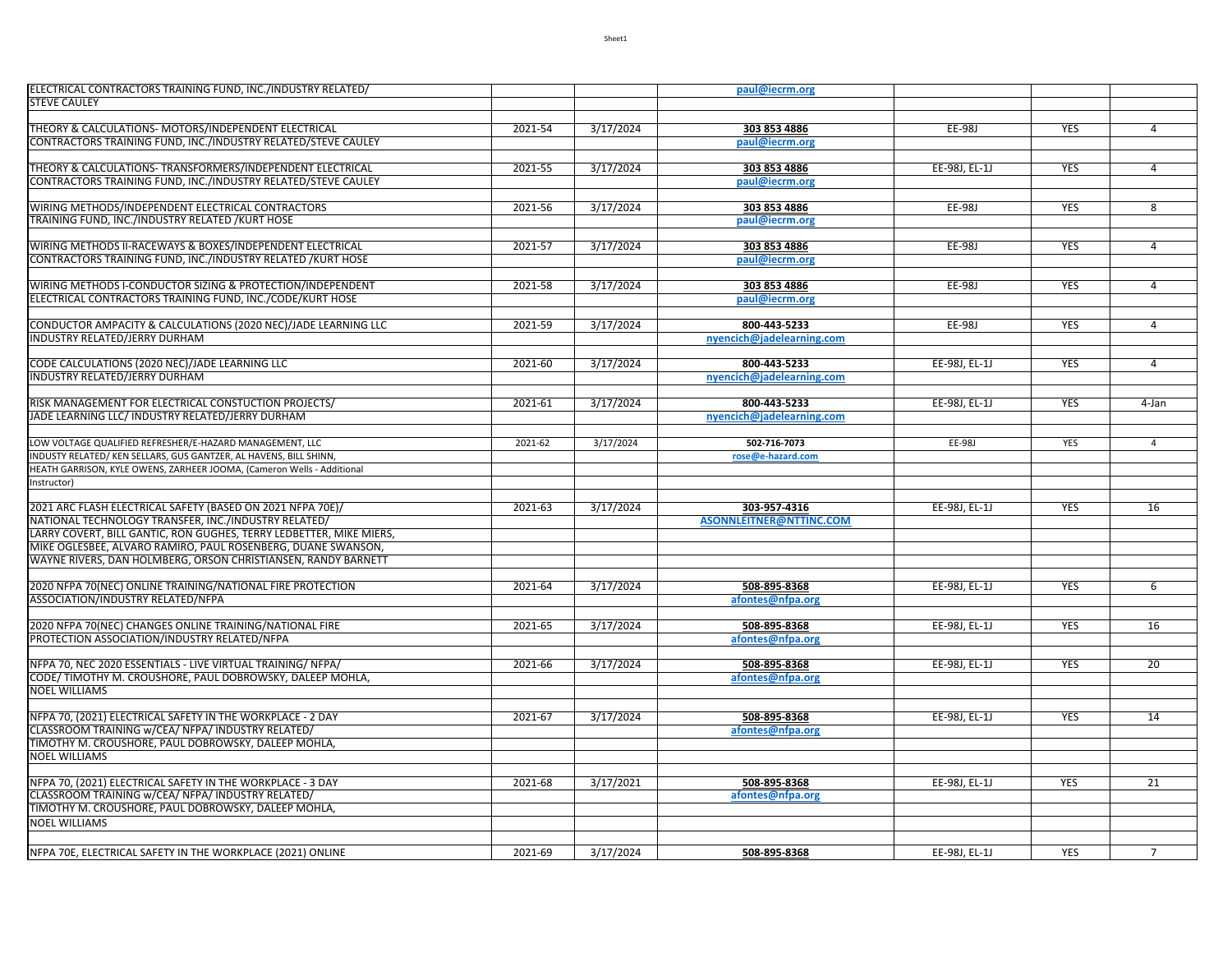| TRAINING/ NATIONAL FIRE PROTECTION ASSOCIATION/INDUSTRY          |         |           | afontes@nfpa.org                |               |            |                |
|------------------------------------------------------------------|---------|-----------|---------------------------------|---------------|------------|----------------|
| RELATED/ NFPA                                                    |         |           |                                 |               |            |                |
|                                                                  |         |           |                                 |               |            |                |
| 2017 GROUNDING AND BONDING/ NATIONWIDE ELECTRICAL                | 2021-70 | 3/17/2024 | 716-676-6380                    | EE-98J, EL-1J | <b>YES</b> | $\overline{4}$ |
| EDUCATION SERVICES/ INDUSTRY RELATED/ CHAD GERMAN                |         |           | contact@electricaledu.org       |               |            |                |
|                                                                  |         |           |                                 |               |            |                |
| 2020 GROUNDING AND BONDING/ NATIONWIDE ELECTRICAL                | 2021-71 | 3/17/2024 | 716-676-6380                    | EE-98J, EL-1J | YES        | $\overline{4}$ |
| EDUCATION SERVICES/ INDUSTRY RELATED/ CHAD GERMAN                |         |           | contact@electricaledu.org       |               |            |                |
|                                                                  |         |           |                                 |               |            |                |
| UNDERSTANDING 2017 NEC/ NATIONWIDE ELECTRICAL                    | 2021-72 | 3/17/2024 | 716-676-6380                    | EE-98J, EL-1J | YES        | 8              |
| EDUCATION SERVICES/ INDUSTRY RELATED/ CHAD GERMAN                |         |           | contact@electricaledu.org       |               |            |                |
| UNDERSTANDING 2020 NEC/ NATIONWIDE ELECTRICAL                    | 2021-73 | 3/17/2024 | 716-676-6380                    | EE-98J, EL-1J | YES        | 8              |
| EDUCATION SERVICES/ INDUSTRY RELATED/ CHAD GERMAN                |         |           | contact@electricaledu.org       |               |            |                |
|                                                                  |         |           |                                 |               |            |                |
| 2017 BONDING AND GROUNDING ONLINE COURSE/                        | 2021-74 | 3/17/2024 | 888-632-2633                    | EE-98J, EL1J  | YES        | 8              |
| MIKE HOLT ENTERPRISES, INC./ INDUSTRY RELATED/ MIKE HOLT         |         |           | ceuonline@mikeholt.com          |               |            |                |
|                                                                  |         |           |                                 |               |            |                |
| 2020 NEC REVIEW WITH UPDATES/ MIKE HOLT ENTERPRISES, INC./       | 2021-75 | 3/17/2024 | 888-632-2633                    |               |            |                |
| CODE CHANGE/ MIKE HOLT                                           |         |           | ceuonline@mikeholt.com          | EE-98J, EL-1J | YES        | 8              |
|                                                                  |         |           |                                 |               |            |                |
| ELECTRICAL THEORY REIVEW ONLINE/ MIKE HOLT ENTERPRISES, INC./    | 2021-76 | 3/17/2024 | 888-632-2633                    |               |            |                |
| INDUSTRY RELATED/ MIKE HOLT                                      |         |           | ceuonline@mikeholt.com          | EE-98J, EL-1J | YES        | 8              |
|                                                                  |         |           |                                 |               |            |                |
| BRANCH CIRCUIT FEEDER & SERVICE CALCULATIONS/                    | 2021-77 | 3/17/2024 | 505-200-2544                    | EE-98J        | YES        | 4              |
| SE TECHNICAL SERVICES, LLC/INDUSTRY RELATED/JOHN GOVERNALE       |         |           | turnthelightson2@gmail.com      |               |            |                |
|                                                                  |         |           |                                 |               |            |                |
| OVERCURRENT PROTECTION/                                          | 2021-78 | 3/17/2024 | 505-200-2544                    | EE-98J        | YES        | $\overline{4}$ |
| SE TECHNICAL SERVICES, LLC/INDUSTRY RELATED/JOHN GOVERNALE       |         |           | turnthelightson2@gmail.com      |               |            |                |
|                                                                  |         |           |                                 |               |            |                |
| WIRING METHODS/                                                  | 2021-79 | 3/17/2024 | 505-200-2544                    | EE-98J        | YES        | $\overline{4}$ |
| SE TECHNICAL SERVICES, LLC/INDUSTRY RELATED/JOHN GOVERNALE       |         |           | turnthelightson2@gmail.com      |               |            |                |
| OSHA 30 CONSTRUCTION/OSHA EDUCATION CENTER AT THE UNIVERSITY     | 2021-80 | 3/17/2024 | 866-906-9190                    | EE-98J, EL-1J | YES        | 30             |
| OF TEXAS AT ARLINGTON/INDUSTRY RELATED/                          |         |           | outreach@uta.edu                |               |            |                |
| EPPIE ORTEGA, KIM BARNEY, WALTER RAY MONTOYA, RAYMOND EICHORN    |         |           |                                 |               |            |                |
|                                                                  |         |           |                                 |               |            |                |
| OSHA 30 GENERAL INDUSTRY/OSHA EDUCATION CENTER AT THE UNIVERSITY | 2021-81 | 3/17/2024 | 866-906-9190                    | EE-98J, EL-1J | YES        | 30             |
| OF TEXAS AT ARLINGTON/INDUSTRY RELATED/                          |         |           | outreach@uta.edu                |               |            |                |
| WALTER RAY MONTOYA, RAYMOND EICHORN                              |         |           |                                 |               |            |                |
|                                                                  |         |           |                                 |               |            |                |
|                                                                  |         |           |                                 |               |            |                |
| 2020 NEC CODE CHANGES/ ENCORE ELECTRIC, INC.,/ CODE CHANGE/      | 2021-82 | 5/19/2024 | 303-934-1234                    | EE-98J, EL-1J | <b>NO</b>  | 8              |
| <b>RYAN CLAUSSEN</b>                                             |         |           | angie.ripple@encoreelectric.com |               |            |                |
|                                                                  |         |           |                                 |               |            |                |
| 2017 LIMITED ENERGY & COMMUNICATIONS SYSTEM ONLINE/ MIKE HOLT    | 2021-83 | 5/19/2024 | 888-632-2633                    | EE-98J        | YES        | 8              |
| ENTERPRISES, INC.,/ CODE/ MIKE HOLT                              |         |           | ceuonline@mikeholt.com          |               |            |                |
| 2017 UNDERSTANDING NEC REQUIREMNTS FOR SOLAR PV SYSTEMS ONLINE/  | 2021-84 | 5/19/2024 | 888-632-2633                    | EE-98J        | YES        | 8              |
| MIKE HOLT ENTERPRISES, INC,./ CODE/ MIKE HOLE                    |         |           | ceuonline@mikeholt.com          |               |            |                |
|                                                                  |         |           |                                 |               |            |                |
| 2017 WIRING METHODS & MATERIALS ONLINE/ MIKE HOLT ENTERPRISES/   | 2021-85 | 5/19/2024 | 888-632-2633                    | EE-98J        | YES        | 8              |
| CODE/ MIKE HOLT                                                  |         |           | ceuonline@mikeholt.com          |               |            |                |
|                                                                  |         |           |                                 |               |            |                |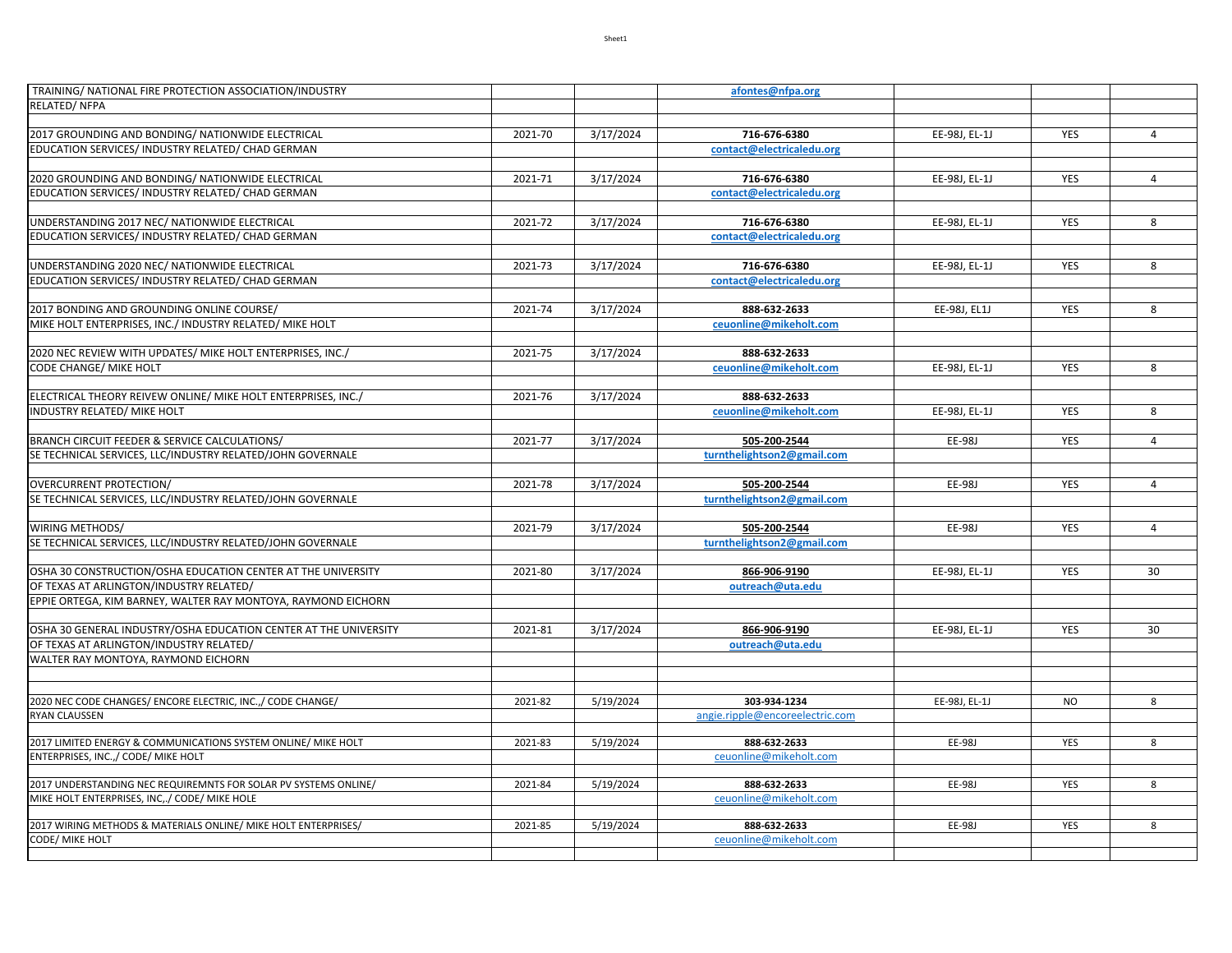| 2020 NEC REQUIREMENTS FOR LIMITED ENERGY SYSTEMS ONLINE/ MIKE              | 2021-86  | 5/19/2024 | 888-632-2633                | EE-98J         | YES        | 8              |
|----------------------------------------------------------------------------|----------|-----------|-----------------------------|----------------|------------|----------------|
| HOLT ENTERPRISES, INC.,/ CODE CHANGE/ MIKE HOLT                            |          |           | ceuonline@mikeholt.com      |                |            |                |
|                                                                            |          |           |                             |                |            |                |
|                                                                            |          |           |                             |                |            |                |
| 2020 NEC SOLAR PHOTOVOLTAICS ONLINE/ MIKE HOLT ENTERPRISES, INC.,/         | 2021-87  | 5/19/2024 | 888-632-2633                | EE-98J         | YES        | 8              |
| CODE CHANGE/ MIKE HOLT                                                     |          |           | ceuonline@mikeholt.com      |                |            |                |
|                                                                            |          |           |                             |                |            |                |
| 2020 WIRING METHODS AND MATERIALS ONLINE/ MIKE HOLT ENTERPRISES,           | 2021-88  | 5/19/2024 | 888-632-2633                | EE-98J         | YES        | $\overline{4}$ |
| INC.,/ CODE CHANGE/ MIKE HOLT                                              |          |           | ceuonline@mikeholt.com      |                |            |                |
|                                                                            |          |           |                             |                |            |                |
| ALTERNATING CURRENTS, MOTORS, GENERATORS, & TRANSFORMERS                   | 2021-89  | 5/19/2024 | 888-632-2633                | EE-98J         | YES        | 8              |
| ONLINE/ MIKE HOLT ENTERPRISES, INC.,/ INDUSTRY RELATED/ MIKE HOLT          |          |           | ceuonline@mikeholt.com      |                |            |                |
|                                                                            |          |           |                             |                |            |                |
| ELECTRICAL CURCUITS, SYSTEMS, & PROTECTION ONLINE/ MIKE HOLT               | 2021-90  | 5/19/2024 | 888-632-2633                | EE-98J         | YES        | 8              |
| ENTERPRISES, INC./ INDUSTRY RELATED/ MIKE HOLT                             |          |           | ceuonline@mikeholt.com      |                |            |                |
|                                                                            |          |           |                             |                |            |                |
| ELECTRICAL FUNDEMENTALS & BASIC ELECTRICITY/ MIKE HOLT ENTERPRISES,        | 2021-91  | 5/19/2024 | 888-632-2633                | EE-98J         | YES        | 8              |
| INC./ INDUSTRY RELATED/ MIKE HOLT                                          |          |           | ceuonline@mikeholt.com      |                |            |                |
|                                                                            |          |           |                             |                |            |                |
| UNDERSTANDING MOTOR CONTROLS ONLINE/ MIKE HOLT ENTERPRISES, INC.           | 2021-92  | 5/19/2024 | 888-632-2633                | EE-98J         | YES        | $\overline{4}$ |
| CODE/ MIKE HOLT                                                            |          |           | ceuonline@mikeholt.com      |                |            |                |
|                                                                            |          |           |                             |                |            |                |
| LIGHTNING PROTECTION INSTALLATION TRAINING/ HARGER LIGHTNING &             | 2021-93  | 5/19/2024 | 847-548-8700                | EE-98J         | Yes        | 6              |
| GROUNDING/ INDUSTRY RELATED/ MARK HARGER, ANDY BECKEL, MICHAEL             |          |           | elang@harger.com            |                |            |                |
|                                                                            |          |           |                             |                |            |                |
| BOYD, NATHAN NESCI, BRIAN LIEDERBACH                                       |          |           |                             |                |            |                |
|                                                                            |          |           |                             |                |            |                |
| 2020 NEC CHANGES/ LOS ALAMOS NATIONAL LABORATORY/ CODE CHANGE/             | 2021-94  | 5/19/2024 | 505-695-3290                | EE-98J, EL-1J  | No         | 8              |
| <b>ERIC STROMBERG</b>                                                      |          |           | stromberg@lanl.gov          |                |            |                |
|                                                                            |          |           |                             |                |            |                |
| INSTALLING SERVICES (2017 NEC)/ JADE LEARNING LLC/ CODE                    | 2021-95  | 5/19/2024 | 800-443-5233                | EE-98J, EL-1J  | YES        | $\overline{4}$ |
| JEERY DURHAM                                                               |          |           | nyencich@jadelearning.com   |                |            |                |
|                                                                            |          |           |                             |                |            |                |
| OVERCURRENT PROTECTION (2017NEC)/ JADE LEARNING LLC/ CODE                  | 2021-96  | 5/19/2024 | 800-443-5233                | EE-98J, EL-1J  | YES        | 4              |
| <b>JERRY DURHAM</b>                                                        |          |           | nyencich@jadelearning.com   |                |            |                |
|                                                                            |          |           |                             |                |            |                |
| INTRODUCTION TO PROJECT MANAGEMENT/ JADE LEARNING LLC/ INDUSTRY            | 2021-97  | 5/19/2024 | 800-443-5233                | EE-98J, EL-01J | YES        | $\overline{4}$ |
| RELATED/ JERRY DURHAM                                                      |          |           | nyencich@jadelearning.com   |                |            |                |
|                                                                            |          |           |                             |                |            |                |
| OSHA 30 CONSTRUCTION/ OSHA EDUCATION CENTER AT THE UNIVERSITY OF           | 2021-98  | 5/19/2024 | 866-906-9190                | EE-98J, EL-01J | <b>YES</b> | 30             |
| TEXAS AT ARLINGTON/ INDUSTRY RELATED/ EPPIE A. ORTEGA, KIM L. BARNEY       |          |           | outreach@uta.edu            |                |            |                |
| WALTER RAY MONTOYA, RAYMOND D. EICHORN                                     |          |           |                             |                |            |                |
|                                                                            |          |           |                             |                |            |                |
| OSHA 30 GENERAL INDUSTRY/ OSHA EDUCATION CENTER AT THE                     | 2021-99  | 5/19/2021 | 866-906-9190                | EE-98J, EL-01J | YES        | 30             |
| UNIVERSITY OF TEXAS AT ARLINGTON/ INDUSTRY RELATED/                        |          |           | outreach@uta.edu            |                |            |                |
| WALTER RAY MONTOYA, RAYMOND D. EICHORN                                     |          |           |                             |                |            |                |
|                                                                            |          |           |                             |                |            |                |
| ARTICLE 220 - LOAD CALCULATIONS/ BLUEVOLT/ CODE CHANGES (2017)/            | 2021-100 | 5/19/2024 | 503-223-2583                | EE-98J         | YES        | 8              |
| RYAN MARTIN/                                                               |          |           | julia.griffths@bluevolt.com |                |            |                |
|                                                                            |          |           |                             |                |            |                |
| NFPA 70E; ELECTRICAL SAFETY IN THE WORKPLACE (2021) LIVE VIRTUAL TRAINING/ | 2021-101 | 5/19/2024 | 508-895-8368                | EE-98J, EL-1J  | YES        | 16             |
| NATIONAL FIRE PROTECTION ASSOCIATION/ INDUSTRY RELATED/                    |          |           | afontes@nfpa.org            |                |            |                |
| TIMOTHY CROUSHORE, PAUL DOBROWKSKY, DALEEP C. MOHLA, NOEL WILLIAMS         |          |           |                             |                |            |                |
|                                                                            |          |           |                             |                |            |                |
| Article 250 - Grounding & Bonding/ BlueVolt/ Code Change/ Joel Hertel      | 2021-102 | 7/14/2024 | 503-223-2583                | EE-98J, EL-1J  | Yes        | 8              |
|                                                                            |          |           |                             |                |            |                |
|                                                                            |          |           | ceu@bluevolt.com            |                |            |                |
|                                                                            |          |           |                             |                |            |                |
| Fire Alarm Systems/ BlueVolt/ Code Change/ Rich Van Wert                   | 2021-103 | 7/14/2024 | 503-223-2583                | EE-98J         | Yes        | $\overline{4}$ |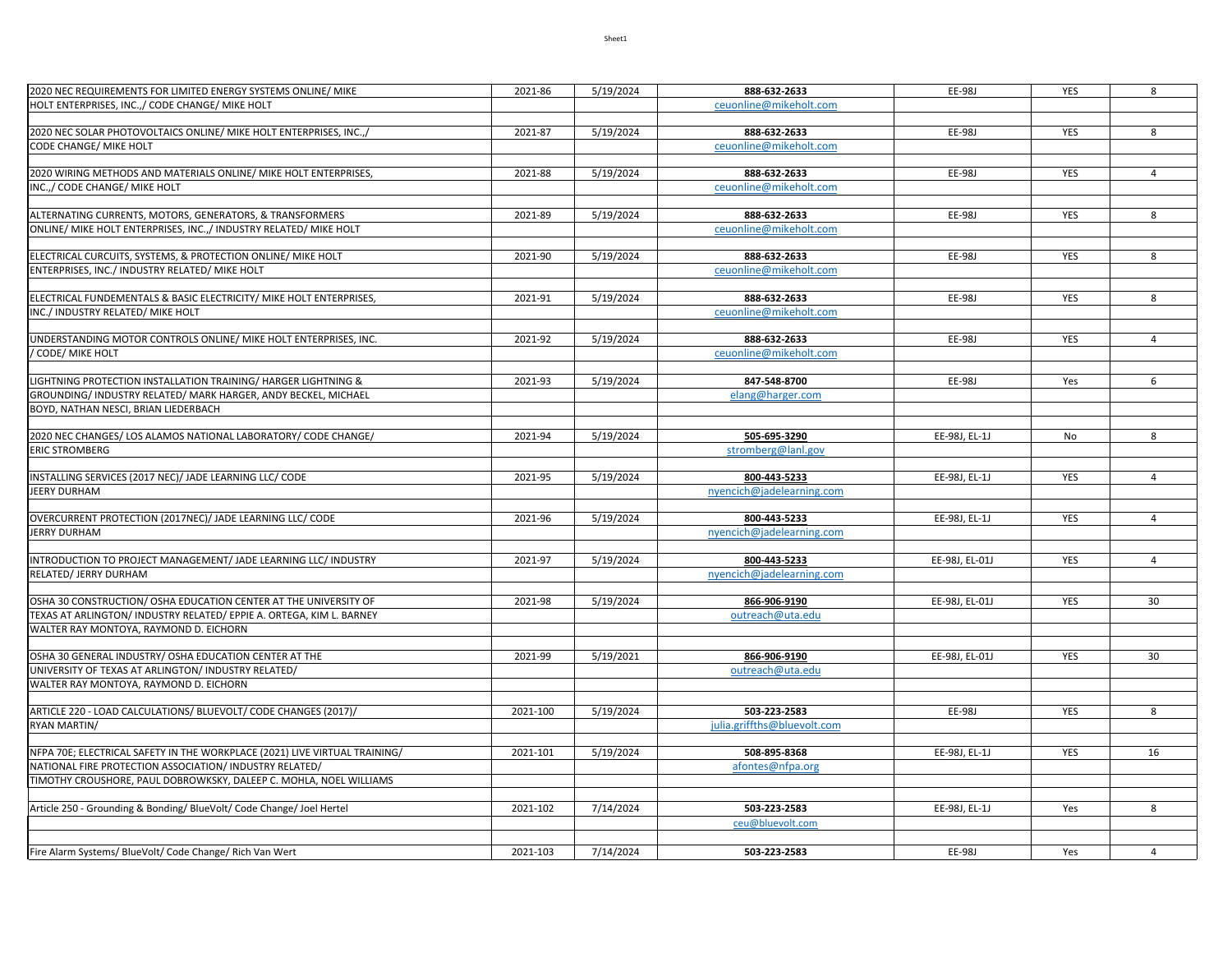|                                                                                                                                            |          |           | ceu@bluevolt.com                        |               |     |                |
|--------------------------------------------------------------------------------------------------------------------------------------------|----------|-----------|-----------------------------------------|---------------|-----|----------------|
|                                                                                                                                            |          |           |                                         |               |     |                |
| Electrical Estimating/ BlueVolt/ Industry Related/ Doug Hein                                                                               | 2021-104 | 7/14/2024 | 503-223-2583                            | EE-98J, EL-1J | Yes | $\mathbf{1}$   |
|                                                                                                                                            |          |           | ceu@bluevolt.com                        |               |     |                |
|                                                                                                                                            |          |           |                                         |               |     |                |
| OSHA 10/ El Paso Electrician's JATC/ Industry Related/ Robert Garcia                                                                       | 2021-105 | 7/14/2024 | 915-872-9927                            | EE-98J, EL-1J | Yes | 10             |
|                                                                                                                                            |          |           | jackie@epjatc.com                       |               |     |                |
|                                                                                                                                            |          |           |                                         |               |     |                |
| Changes to the 2020 NEC Part 1/ El Paso Electrician's JATC/ Code Change/<br>Arturo Jimenez, David Bush                                     | 2021-106 | 7/14/2024 | 915-872-9927<br>jackie@epjatc.com       | EE-98J, EL-1J | Yes | $\overline{4}$ |
|                                                                                                                                            |          |           |                                         |               |     |                |
| Changes to the 2020 NEC Part 2/ El Paso Electrician's JATC/ Code Change/                                                                   | 2021-107 | 7/14/2024 | 915-872-9927                            | EE-98J, EL-1J | Yes | $\overline{4}$ |
| Arturo Jimenez, David Bush                                                                                                                 |          |           | jackie@epjatc.com                       |               |     |                |
|                                                                                                                                            |          |           |                                         |               |     |                |
| IAEI Analysis of Changes - 2017 (1 hour) / International Association of Electrical                                                         | 2021-108 | 7/14/2024 | 972-235-1455 ext 37                     | EE-98J, EL-1J | Yes | 1              |
| Inspectors/ Code Change/ Keith Lofland                                                                                                     |          |           | jwages@iaei.org                         |               |     |                |
|                                                                                                                                            |          |           |                                         |               |     |                |
| IAEI Analysis of Changes - 2017 (1.5 hour) / International Association of Electrical                                                       | 2021-109 | 7/14/2024 | 972-235-1455 ext 37                     | EE-98J, EL-1J | Yes | 1.5            |
| Inspectors/ Code Change/ Keith Lofland                                                                                                     |          |           | jwages@iaei.org                         |               |     |                |
|                                                                                                                                            |          |           |                                         |               |     |                |
| IAEI Analysis of Changes - 2017 (2 hour) / International Association of Electrical                                                         | 2021-110 | 7/14/2024 | 972-235-1455 ext 37                     | EE-98J, EL-1J | Yes | $\overline{2}$ |
| Inspectors/ Code Change/ Keith Lofland                                                                                                     |          |           | jwages@iaei.org                         |               |     |                |
|                                                                                                                                            | 2021-111 |           |                                         |               |     | $\overline{4}$ |
| IAEI Analysis of Changes - 2017 (4 hour) / International Association of Electrical<br>Inspectors/ Code Change/ Keith Lofland               |          | 7/14/2024 | 972-235-1455 ext 37                     | EE-98J, EL-1J | Yes |                |
|                                                                                                                                            |          |           | jwages@iaei.org                         |               |     |                |
| IAEI Analysis of Changes - 2020 (1 hour) / International Association of Electrical                                                         | 2021-112 | 7/14/2024 | 972-235-1455 ext 37                     | EE-98J, EL-1J | Yes | $\mathbf{1}$   |
| Inspectors/ Code Change/ Keith Lofland                                                                                                     |          |           | jwages@iaei.org                         |               |     |                |
|                                                                                                                                            |          |           |                                         |               |     |                |
| IAEI Analysis of Changes - 2020 (1.5 hour) / International Association of Electrical                                                       | 2021-113 | 7/14/2024 | 972-235-1455 ext 37                     | EE-98J, EL-1J | Yes | 1.5            |
| Inspectors/ Code Change/ Keith Lofland                                                                                                     |          |           | jwages@iaei.org                         |               |     |                |
|                                                                                                                                            |          |           |                                         |               |     |                |
| IAEI Analysis of Changes - 2020 (2 hour) / International Association of Electrical                                                         | 2021-114 | 7/14/2024 | 972-235-1455 ext 37                     | EE-98J, EL-1J | Yes | $\overline{2}$ |
| Inspectors/ Code Change/ Keith Lofland                                                                                                     |          |           | jwages@iaei.org                         |               |     |                |
|                                                                                                                                            |          |           |                                         |               |     |                |
| IAEI Analysis of Changes - 2020 (4 hour) / International Association of Electrical                                                         | 2021-115 | 7/14/2024 | 972-235-1455 ext 37                     | EE-98J, EL-1J | Yes | $\overline{4}$ |
| Inspectors/ Code Change/ Keith Lofland                                                                                                     |          |           | jwages@iaei.org                         |               |     |                |
| NFPA 70E Based on 2021 Standards/ NM JATC & Training Committee for the Electrical                                                          | 2021-116 | 7/14/2024 | 505-341-4444                            | EE-98J, EL-1J | Yes | 8              |
| Industry/ Code Change/ Joseph Gingerich, James Ray, Antonio Gonzales III                                                                   |          |           | director@nmjatc.org                     |               |     |                |
|                                                                                                                                            |          |           |                                         |               |     |                |
| NM Electrical Continuing Education Course (8 Hours) RocketCert, LLC/ Code Change/                                                          | 2021-117 | 7/14/2024 | 800-495-6612                            | EE-98J, EL-1J | Yes | 8              |
| Tom Dorsey Sr., Tom Dorsey Jr                                                                                                              |          |           | info@rocketcert.com                     |               |     |                |
|                                                                                                                                            |          |           |                                         |               |     |                |
| NM Electrical Continuing Education Course (16 Hours) RocketCert, LLC/ Code Change/                                                         | 2021-118 | 7/14/2024 | 800-495-6612                            | EE-98J, EL-1J | Yes | 16             |
| Tom Dorsey Sr., Tom Dorsey Jr                                                                                                              |          |           | info@rocketcert.com                     |               |     |                |
|                                                                                                                                            |          |           |                                         |               |     |                |
| 2021 Substation Electrical Safety for Electricians & Linemen/ Construction Work                                                            | 2021-119 | 9/15/2024 | 800-718-2717                            | EE-98J, EL-1J | Yes | 8              |
| Force Training Center/ Industry Related/ Daniel L. Dudley                                                                                  |          |           | dandudley@dandudley.com                 |               |     |                |
|                                                                                                                                            |          |           |                                         |               |     |                |
| 2021 Powerline Electrical Safety for Electricians & Linemen/ Construction Work<br>Force Training Center/ Industry Related/ Daniel L Dudley | 2021-120 | 9/15/2024 | 800-718-2717<br>dandudley@dandudley.com | EE-98J, EL-1J | Yes | 8              |
|                                                                                                                                            |          |           |                                         |               |     |                |
|                                                                                                                                            |          |           |                                         |               |     |                |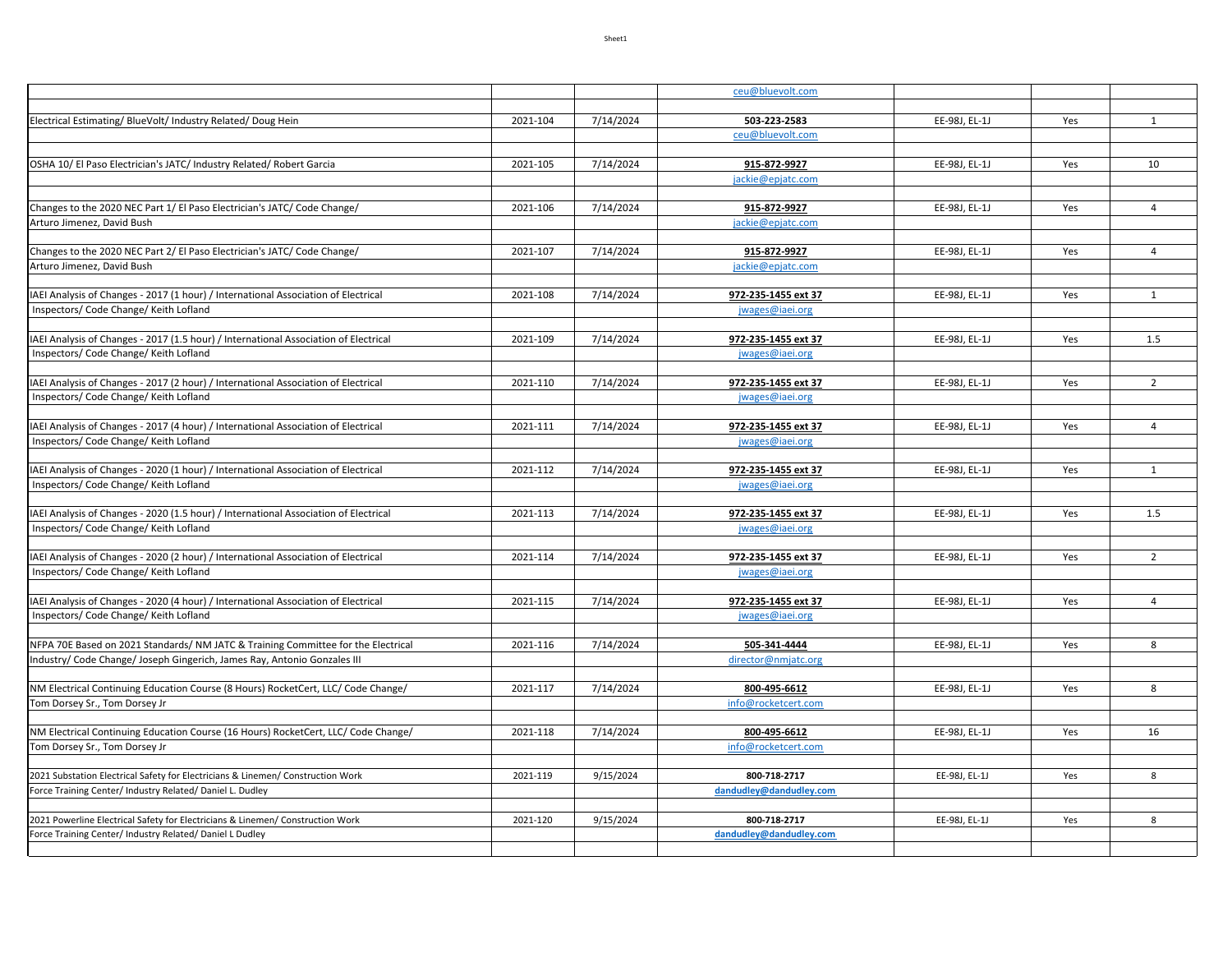| 2021 NFPA 70E Electrical Safety for Electricians/ Construction Workforce Training    | 2021-121 | 9/15/2024 | 800-718-2717                    | EE-98J, EL-1J | Yes | 8              |
|--------------------------------------------------------------------------------------|----------|-----------|---------------------------------|---------------|-----|----------------|
| Center/ Code Change/ Daniel L Dudley                                                 |          |           | dandudley@dandudley.com         |               |     |                |
|                                                                                      |          |           |                                 |               |     |                |
| 2021 NEC Review and Update/ Construction Workforce Training Center/ Code             | 2021-122 | 9/15/2024 | 800-718-2717                    | EE-98J, EL-1J | Yes | 16             |
| Change/ Daniel L Dudley                                                              |          |           | dandudley@dandudley.com         |               |     |                |
|                                                                                      |          |           |                                 |               |     |                |
| NFPA 70 National Electrical Code Live Online Training/ NTT Training/ Code Change/    | 2021-123 | 9/15/2021 | 1-303-957-4312                  | EE-98J, EL-1J | Yes | 16             |
| Randy Barnett, Larry P. Covert, Dan Wheeler, Mike Oglesbee, Roger Zieg, Russ Wong    |          |           | amyatt@NTTinc.com               |               |     |                |
|                                                                                      |          |           |                                 |               |     |                |
| NFPA 70 National Electrical Code/ NTT Training/ Code Change/ Randy Barnett,          | 2021-124 | 9/15/2024 | 1-303-957-4312                  | EE-98J, EL-1J | Yes | 24             |
| im Bosshart, Orsen Christiansen, Larry P. Covert, Dan Wheeler, Gordon Little,        |          |           | amyatt@NTTinc.com               |               |     |                |
| Larry Griffith, Ron Hughes, John Kempa, Mike Miers, Mike Oglesbee,                   |          |           |                                 |               |     |                |
| Redwood Kardon, Roger Zieg, Paul Rosenburg, Rick Simpson, Russ Wong                  |          |           |                                 |               |     |                |
|                                                                                      |          |           |                                 |               |     |                |
| Grounding & Bonding/ Encore Electric, Inc./ Code Change/ Jeffrey Engelstad           | 2021-125 | 9/15/2024 | 1-303-934-1234                  | EE-98J, EL-1J | No  | 8              |
|                                                                                      |          |           | angie.ripple@encoreelectric.com |               |     |                |
|                                                                                      |          |           |                                 |               |     |                |
| NEC Theory & Calculations/ Encore Electric/ Code Change/ George Moore                | 2021-126 | 9/15/2024 | 1-303-934-1234                  | EE-98J, EL-1J | No  | 8              |
|                                                                                      |          |           | angie.ripple@encoreelectric.com |               |     |                |
|                                                                                      |          |           |                                 |               |     |                |
| Cranes & Rigging/ Global Safety Education/ Industry Related/ Rocky Clark             | 2021-127 | 9/15/2024 | 1-833-868-9998                  | EE-98J, EL-1J | No  | $\overline{4}$ |
|                                                                                      |          |           | renew@globalsafetyeducation.com |               |     |                |
|                                                                                      |          |           |                                 |               |     |                |
| Commercial Blueprint Reading/JADE Learning LLC/Industry Related/Jerry Durham         | 2021-128 | 9/15/2024 | 800-443-5233                    | EE-98J, EL-1J | Yes | $\overline{4}$ |
|                                                                                      |          |           | nyencich@jadelearning.com       |               |     |                |
|                                                                                      |          |           |                                 |               |     |                |
| Equipment Grounding & Bonding (2017 NEC) JADE Learning LLC/ Code Change/             | 2021-129 | 9/15/2024 | 800-443-5233                    | EE-98J, EL-1J | Yes | $\overline{4}$ |
| lerry Durham                                                                         |          |           | nyencich@jadelearning.com       |               |     |                |
|                                                                                      |          |           |                                 |               |     |                |
| Electrical Safety (NFPA 70E 2021)/ JADE Learning LLC/ Industry Related/ Jerry Durham | 2021-130 | 9/15/2024 | 800-443-5233                    | EE-98J, EL-1J | Yes | $\overline{4}$ |
|                                                                                      |          |           | nyencich@jadelearning.com       |               |     |                |
|                                                                                      |          |           |                                 |               |     |                |
| OSHA Safety for Electricians/ JADE Learning LLC/ Industry Related/ Jerry Durham      | 2021-131 | 9/15/2024 | 800-443-5233                    | EE-98J, EL-1J | Yes | $\overline{4}$ |
|                                                                                      |          |           | nyencich@jadelearning.com       |               |     |                |
|                                                                                      |          |           |                                 |               |     |                |
| System Grounding and Bonding (2017 NEC)/ JADE Learning LLC/ Code Change              | 2021-132 | 9/15/2024 | 800-443-5233                    | EE-98J, EL-1J | Yes | $\overline{4}$ |
| Jerry Durham                                                                         |          |           | nyencich@jadelearning.com       |               |     |                |
|                                                                                      |          |           |                                 |               |     |                |
| Electrical Safety/ S E Technical Services, LLC/ Industry Related/ John C. Governale  | 2021-133 | 9/15/2024 | 505-200-2544                    | EE-98J, EL-1J | Yes | 8              |
|                                                                                      |          |           | turnthelightson2@gmail.com      |               |     |                |
|                                                                                      |          |           |                                 |               |     |                |
| Grounding & Bonding/SE Technical Services, LLC/Code Change/John C. Gonvernale        | 2021-134 | 9/15/2024 | 505-200-2544                    | EE-98J, EL-1J | Yes | 8              |
|                                                                                      |          |           | turnthelightson2@gmail.com      |               |     |                |
|                                                                                      |          |           |                                 |               |     |                |
| CONFINED SPACE QUALIFIED PERSON/ SAFETY COUNSELLING, INC./ INDUSTRY RELATED/         | 2021-135 | 9/15/2024 | 505-881-1112                    | EE-98J, EL-1J | YES | 8              |
| EPPIE ORTEGA, KIM BARNEY, RAYMOND EICHORN, WALTER RAY MONTOYA, JEFF KOKOS            |          |           | info@safetycounselling.com      |               |     |                |
|                                                                                      |          |           |                                 |               |     |                |
| CPR/ AED & FIRST AID/ SAFETY COUNSELLING, INC./ INDUSTRY RELATED/ EPPIE ORTEGA,      | 2021-136 | 9/15/2024 | 505-881-1112                    | EE-98J, EL-1J | YES | 8              |
| KIM BARNEY, RAYMOND EICHORN, WALTER RAY MONTOYA,                                     |          |           | info@safetycounselling.com      |               |     |                |
|                                                                                      |          |           |                                 |               |     |                |
| FALL PROTECTION QUALIFIED PERSON/ SAFETY COUNSELLING, INC./ INDUSTRY RELATED/        | 2021-137 | 9/15/2024 | 505-881-1112                    | EE-98J, EL-1J | YES | 8              |
| EPPIE ORTEGA, KIM BARNEY, RAYMOND EICHORN, WALTER RAY MONTOYA, JEFF KOKOS            |          |           | info@safetycounselling.com      |               |     |                |
|                                                                                      |          |           |                                 |               |     |                |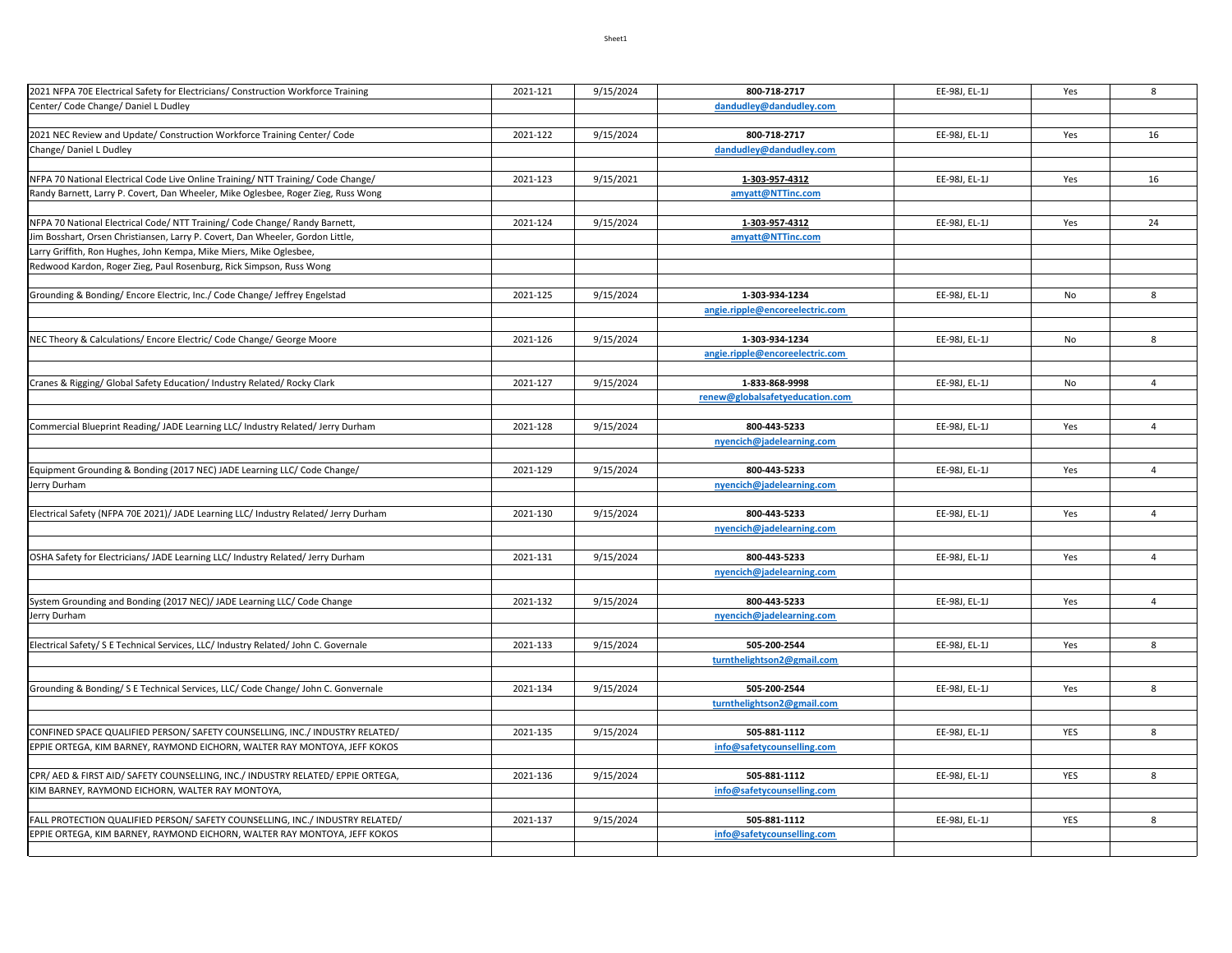| FIRE EXTINGUISHER/ SAFETY COUNSELLING, INC./ INDUSTRY RELATED/ EPPIE ORTEGA,    | 2021-138 | 9/15/2024 | 505-881-1112                                 | EE-98J, EL-1J | YES        | $\overline{2}$ |
|---------------------------------------------------------------------------------|----------|-----------|----------------------------------------------|---------------|------------|----------------|
| KIM BARNEY, RAYMOND EICHORN, WALTER RAY MONTOYA, JEFF KOKOS                     |          |           | info@safetycounselling.com                   |               |            |                |
|                                                                                 |          |           |                                              |               |            |                |
| OSHA 10 CONSTRUCTION/ SAFETY COUNSELLING, INC/ INDUSTRY RELATED/ EPPIE ORTEGA   | 2021-139 | 9/15/2024 | 505-881-1112                                 | EE-98J, EL-1J | YES        | 10             |
| KIM BARNEY, RAYMOND EICHORN, WALTER RAY MONTOYA                                 |          |           | info@safetycounselling.com                   |               |            |                |
|                                                                                 |          |           |                                              |               |            |                |
| OSHA 10 GENERAL INDUSTRY/ SAFETY COUNSELLING, INC./ INDUSTRY RELATED/           | 2021-140 | 9/15/2024 | 505-881-1112                                 | EE-98J, EL-1J | YES        | 10             |
| RAYMOND EICHORN, WALTER RAY MONTOYA                                             |          |           | info@safetycounselling.com                   |               |            |                |
|                                                                                 |          |           |                                              |               |            |                |
| OSHA 30 CONSTRUCTION/ SAFETY COUNSELLING, INC./ INDUSTRY RELATED/ EPPIE ORTEGA, | 2021-141 | 9/15/2024 | 505-881-1112                                 | EE-98J, EL-1J | YES        | 30             |
| KIM BARNEY, RAYMOND EICHORN, WALTER RAY MONTOYA                                 |          |           | info@safetycounselling.com                   |               |            |                |
|                                                                                 |          |           |                                              |               |            |                |
| OSHA 30 GENERAL INDUSTRY/ SAFETY COUNSELLING, INC./ INDUSTRY RELATED/           | 2021-142 | 9/15/2024 | 505-881-1112                                 | EE-98J, EL-1J | YES        | 30             |
| RAYMOND EICHORN, WALTER RAY MONTOYA                                             |          |           | info@safetycounselling.com                   |               |            |                |
|                                                                                 |          |           |                                              |               |            |                |
| RIGGING AND SIGNAL PERSON/ SAFETY COUNSELLING, INC./ INDUSTRY RELATED/          | 2021-143 | 9/15/2024 | 505-881-1112                                 | EE-98J, EL-1J | YES        | 8              |
| EPPIE ORTEGA, KIM BARNEY, RAYMOND EICHORN, WALTER RAY MONTOYA, JEFF KOKOS       |          |           | info@safetycounselling.com                   |               |            |                |
|                                                                                 |          |           |                                              |               |            |                |
| TRENCHING & EXCAVATION QUALIFIED PERSON/ SAFETY COUNSELLING, INC./ INDUSTRY     | 2021-144 | 9/15/2024 | 505-881-1112                                 | EE-98J, EL-1J | YES        | 8              |
| RELATED/ EPPIE ORTEGA, KIM BARNEY, RAYMOND EICHORN, WALTER RAY MONTOYA,         |          |           | info@safetycounselling.com                   |               |            |                |
| <b>JEFF KOKOS</b>                                                               |          |           |                                              |               |            |                |
| NATIONAL SAFETY CODE/ NTT TRAINING/ CODE CHANGE/ LARRY P COVERT, MIKE MIERS,    | 2022-01  | 1/19/2025 | 303-957-4312                                 | $EL-1J$       | YES        | 24             |
| MIKE OGLESBEE                                                                   |          |           | amyatt@nttinc.com                            |               |            |                |
|                                                                                 |          |           |                                              |               |            |                |
| THEORY AND CALCULATIONS/ INTERSTATES INC./ INDUSTRY RELATED/ LOWELL REITH,      | 2022-02  | 1/19/2025 | 712-890-6045                                 | EL-1J, EE-98J | YES        | 8              |
| TRAVIS ANDERSON, KEITH BUNGER                                                   |          |           |                                              |               |            |                |
|                                                                                 |          |           | lowell.reith@interstates.com                 |               |            |                |
|                                                                                 |          |           |                                              | $EL-1J$       |            | 8              |
| NESC CODE REVIEW/ CONSTRUCTION SEMINARS/ CODE CHANGE/ BOB DELAHUNT              | 2022-03  | 1/19/2025 | 505-883-3885<br>bob@constructionseminars.com |               | YES        |                |
|                                                                                 |          |           |                                              |               |            |                |
| ARTICLE 690 SOLAR PV SYSTEMS/ WESLEY ENTERPRISES/ CODE CHANGE/ WES MOZLEY       | 2022-04  | 1/19/2025 | 505-884-3453                                 | EE-98J        | YES        | 8              |
|                                                                                 |          |           | wesleyent@usinternet.com                     |               |            |                |
|                                                                                 |          |           |                                              |               |            |                |
| BASIC MOTOR CONTROL REFRESHER/ WESLEY ENTERPRISES/ INDUSTRY RELATED/ WES MOZLEY | 2022-05  | 1/19/2025 | 505-884-3453                                 | EE-98J        | YES        | 8              |
|                                                                                 |          |           |                                              |               |            |                |
|                                                                                 |          |           | weslevent@usinternet.com                     |               |            |                |
| ELECTRICAL SAFETY/ WESLEY ENTERPRISES/ INDUSTRY RELATED/ WES MOZLEY             | 2022-06  | 1/19/2025 | 505-884-3453                                 | EE-98J, EL-1J | YES        | 8              |
|                                                                                 |          |           | wesleyent@usinternet.com                     |               |            |                |
|                                                                                 |          |           |                                              |               |            |                |
| GROUNDING & BONDING/ WESLEY ENTERPRISES/ INDUSTRY RELATED/ WES MOZLEY           | 2022-07  | 1/19/2025 | 505-884-3453                                 | EE-98J, EL-1J | YES        | 8              |
|                                                                                 |          |           | wesleyent@usinternet.com                     |               |            |                |
|                                                                                 |          |           |                                              |               |            |                |
| NATIONAL ELECTRICAL CODE UPDATE/ WESLEY ENTERPRISES/ CODE CHANGE/ WES MOZLEY    | 2022-08  | 1/19/2025 | 505-884-3453                                 | EE-98J, EL-1J | YES        | 8              |
|                                                                                 |          |           |                                              |               |            |                |
|                                                                                 |          |           | wesleyent@usinternet.com                     |               |            |                |
|                                                                                 |          |           |                                              |               |            |                |
| NESC & HIGH VOLTAGE ELECTRICAL/ WESLEY ENTERPRISES/ CODE CHANGE/ WES MOZLEY     | 2022-09  | 1/19/2025 | 505-884-3453                                 | $EL-1J$       | YES        | 8              |
|                                                                                 |          |           | wesleyent@usinternet.com                     |               |            |                |
|                                                                                 |          |           |                                              |               |            |                |
| NFPA 70 E/ WESLEY ENTERPRISES/ CODE CHANGE/ WES MOZLEY                          | 2022-10  | 1/19/2025 | 505-884-3453                                 | EE-98J, EL-1J | YES        | 8              |
|                                                                                 |          |           | wesleyent@usinternet.com                     |               |            |                |
|                                                                                 |          |           |                                              |               |            |                |
| OSHA 10 CONSTRUCTION/ WESLEY ENTERPRISES/ INDUSTRY RELATED/ WES MOZLEY          | 2022-11  | 1/19/2025 | 505-884-3453                                 | EE-98J, EL-1J | <b>YES</b> | 10             |
|                                                                                 |          |           | wesleyent@usinternet.com                     |               |            |                |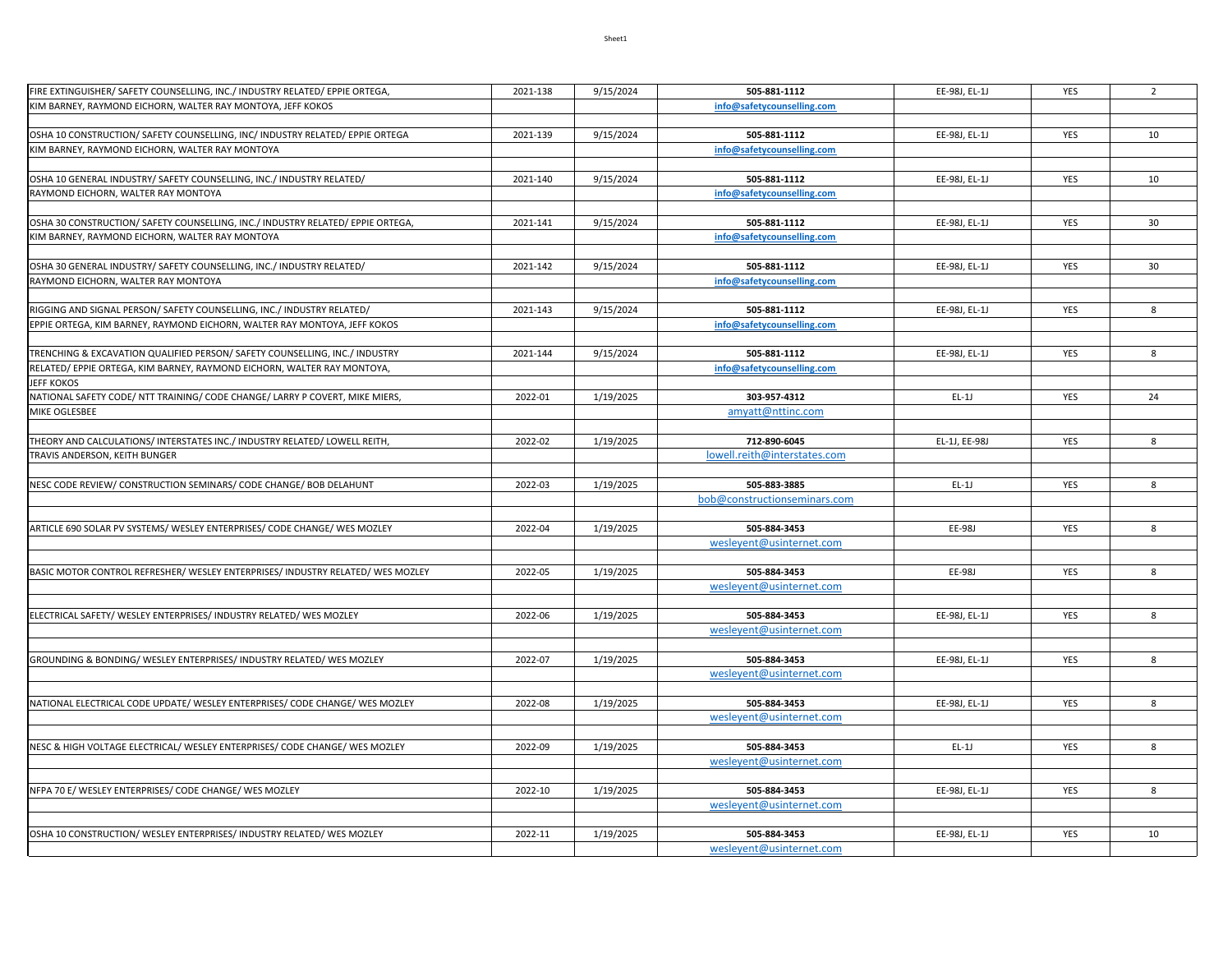| OSHA 30 CONSTRUCTION/ WESLEY ENTERPRISES/ INDUSTRY RELATED/ WES MOZLEY                                                                                                          | 2022-012 | 1/19/2025 | 505-884-3453                        | EE-98J, EL-1J | YES | 30             |
|---------------------------------------------------------------------------------------------------------------------------------------------------------------------------------|----------|-----------|-------------------------------------|---------------|-----|----------------|
|                                                                                                                                                                                 |          |           | wesleyent@usinternet.com            |               |     |                |
|                                                                                                                                                                                 |          |           |                                     |               |     |                |
| TROUBLESHOOTING/WESLEY ENTERPRISES/INDUSTRY RELATED/WES MOZLEY                                                                                                                  | 2022-13  | 1/19/2025 | 505-884-3453                        | EE-98J        | YES | 8              |
|                                                                                                                                                                                 |          |           | weslevent@usinternet.com            |               |     |                |
| NATIONAL ELECTRICAL CODE PRINCIPLES IN RELATION TO PHOTO VOLTAIC/ NMSU/ CODE                                                                                                    | 2022-14  | 1/19/2025 | 575-439-3768                        | EE-98J        | Yes | 32             |
| CHANGE/ MARK NELSON                                                                                                                                                             |          |           | manelson@nmsu.edu                   |               |     |                |
|                                                                                                                                                                                 |          |           |                                     |               |     |                |
| 2020 NEC CHANGES/ LOS ALAMOS NATIONAL LABORATORY/ CODE CHANGE/                                                                                                                  | 2022-15  | 3/15/2025 | 505-695-3290                        | EE-98J. EL-1J | No  | 8              |
| Samuel A. Garcia                                                                                                                                                                |          |           | garcias@lanl.gov                    |               |     |                |
|                                                                                                                                                                                 |          |           |                                     |               |     |                |
| & 2 Family Dwellings / NNMIEC / Industry Related                                                                                                                                | 2022-16  | 3/15/2025 | 505-266-6458                        | EE-98J ER-1J  | Yes | $\overline{4}$ |
| Ron Alley, Carlos Roybal, William Andrews                                                                                                                                       |          |           | croybal@nnmiec.org                  |               |     |                |
| Hazardous Locations / NNMIEC / Industry Related                                                                                                                                 | 2022-17  | 3/15/2025 | 505-266-6458                        | EE-98J ER-1J  | Yes | $\overline{4}$ |
| Ron Alley, Carlos Roybal, William Andrews                                                                                                                                       |          |           | croybal@nnmiec.org                  |               |     |                |
|                                                                                                                                                                                 |          |           |                                     |               |     |                |
| Electrical Ladder Diagrams / NNMIEC / Industry Related                                                                                                                          | 2022-18  | 3/15/2025 | 505-266-6458                        | EE-98J ER-1J  | Yes | $\overline{4}$ |
| Ron Alley, Carlos Roybal, William Andrews                                                                                                                                       |          |           | croybal@nnmiec.org                  |               |     |                |
|                                                                                                                                                                                 |          |           |                                     |               |     |                |
| Load Calculations / NNMIEC / Industry Related                                                                                                                                   | 2022-19  | 3/15/2025 | 505-266-6458                        | EE-98J ER-1J  | Yes | $\overline{4}$ |
| Ron Alley, Carlos Roybal, William Andrews                                                                                                                                       |          |           | croybal@nnmiec.org                  |               |     |                |
|                                                                                                                                                                                 |          |           |                                     |               |     |                |
| Key Rules, Changes, and Practical Application of the NEC for Bonding & Grounding (2020 NEC                                                                                      | 2022-20  | 3/15/2025 | 888-632-2633                        | EE-98J. EL-1J | Yes | 8              |
| Live Seminar)/ Mike Holt Enterprises, Inc.,/ Code Change/ Mike Holt, Daniel Brian House,                                                                                        |          |           | ceuonline@mikeholt.com              |               |     |                |
| <b>Marion Valdes</b>                                                                                                                                                            |          |           |                                     |               |     |                |
| FDS Construction Specifications/ JATC/ Industry Related/ Tom Ross, Antonio Gonzales,                                                                                            | 2022-21  | 3/15/2025 | 505-341-4444                        | EE-98J, EL-1J | Yes | $\overline{3}$ |
| Chris Darley, Chris Purceli, George Dial, Danny Valero, Santos Griego, Ray Barber, Chris Curasco                                                                                |          |           | director@nmjatc.org                 |               |     |                |
|                                                                                                                                                                                 |          |           |                                     |               |     |                |
| FDS Understanding the Estimate I/ JATC/ Industry Related/ Tom Ross, Antonio Gonzales,                                                                                           | 2022-22  | 3/15/2025 | 505-341-4444                        | EE-98J, EL-1J | Yes | $\overline{3}$ |
| Chris Darley, Chris Purceli, George Dial, Danny Valero, Santos Griego, Ray Barber, Chris Curasco                                                                                |          |           | director@nmjatc.org                 |               |     |                |
|                                                                                                                                                                                 |          |           |                                     |               |     |                |
| FDS Understanding the Estimate II/ JATC/ Industry Related/ Tom Ross, Antonio Gonzales,                                                                                          | 2022-23  | 3/15/2025 | 505-341-4444                        | EE-98J, EL-1J | Yes | $\overline{3}$ |
| Chris Darley, Chris Purceli, George Dial, Danny Valero, Santos Griego, Ray Barber, Chris Curasco                                                                                |          |           | director@nmjatc.org                 |               |     |                |
| FDS Managing Production/ JATC/ Industry Related/ Tom Ross, Antonio Gonzales,                                                                                                    | 2022-24  | 3/15/2025 | 505-341-4444                        | EE-98J, EL-1J | Yes | $\overline{3}$ |
| Chris Darley, Chris Purceli, George Dial, Danny Valero, Santos Griego, Ray Barber, Chris Curasco                                                                                |          |           | director@nmjatc.org                 |               |     |                |
|                                                                                                                                                                                 |          |           |                                     |               |     |                |
| FDS Project Closeout/ JATC/ Industry Related/ Tom Ross, Antonio Gonzales,                                                                                                       | 2022-25  | 3/15/2025 | 505-341-4444                        | EE-98J, EL-1J | Yes | $\overline{3}$ |
| Chris Darley, Chris Purceli, George Dial, Danny Valero, Santos Griego, Ray Barber, Chris Curasco                                                                                |          |           | director@nmjatc.org                 |               |     |                |
|                                                                                                                                                                                 |          |           |                                     |               |     |                |
| FDS Labor Relations/ JATC/ Industry Related/ Tom Ross, Antonio Gonzales,                                                                                                        | 2022-26  | 3/15/2025 | 505-341-4444                        | EE-98J, EL-1J | Yes | $\overline{3}$ |
| Chris Darley, Chris Purceli, George Dial, Danny Valero, Santos Griego, Ray Barber, Chris Curasco                                                                                |          |           | director@nmjatc.org                 |               |     |                |
|                                                                                                                                                                                 |          |           |                                     |               |     |                |
| FDS Manloading & Scheduling/ JATC/ Industry Related/ Tom Ross, Antonio Gonzales,                                                                                                | 2022-27  | 3/15/2025 | 505-341-4444                        | EE-98J, EL-1J | Yes | $\overline{3}$ |
| Chris Darley, Chris Purceli, George Dial, Danny Valero, Santos Griego, Ray Barber, Chris Curasco                                                                                |          |           | director@nmjatc.org                 |               |     |                |
|                                                                                                                                                                                 | 2022-28  |           |                                     | EE-98J, EL-1J |     | 3              |
| FDS Material Managment/ JATC/ Industry Related/ Tom Ross, Antonio Gonzales,<br>Chris Darley, Chris Purceli, George Dial, Danny Valero, Santos Griego, Ray Barber, Chris Curasco |          | 3/15/2025 | 505-341-4444<br>director@nmjatc.org |               | Yes |                |
|                                                                                                                                                                                 |          |           |                                     |               |     |                |
|                                                                                                                                                                                 |          |           |                                     |               |     |                |